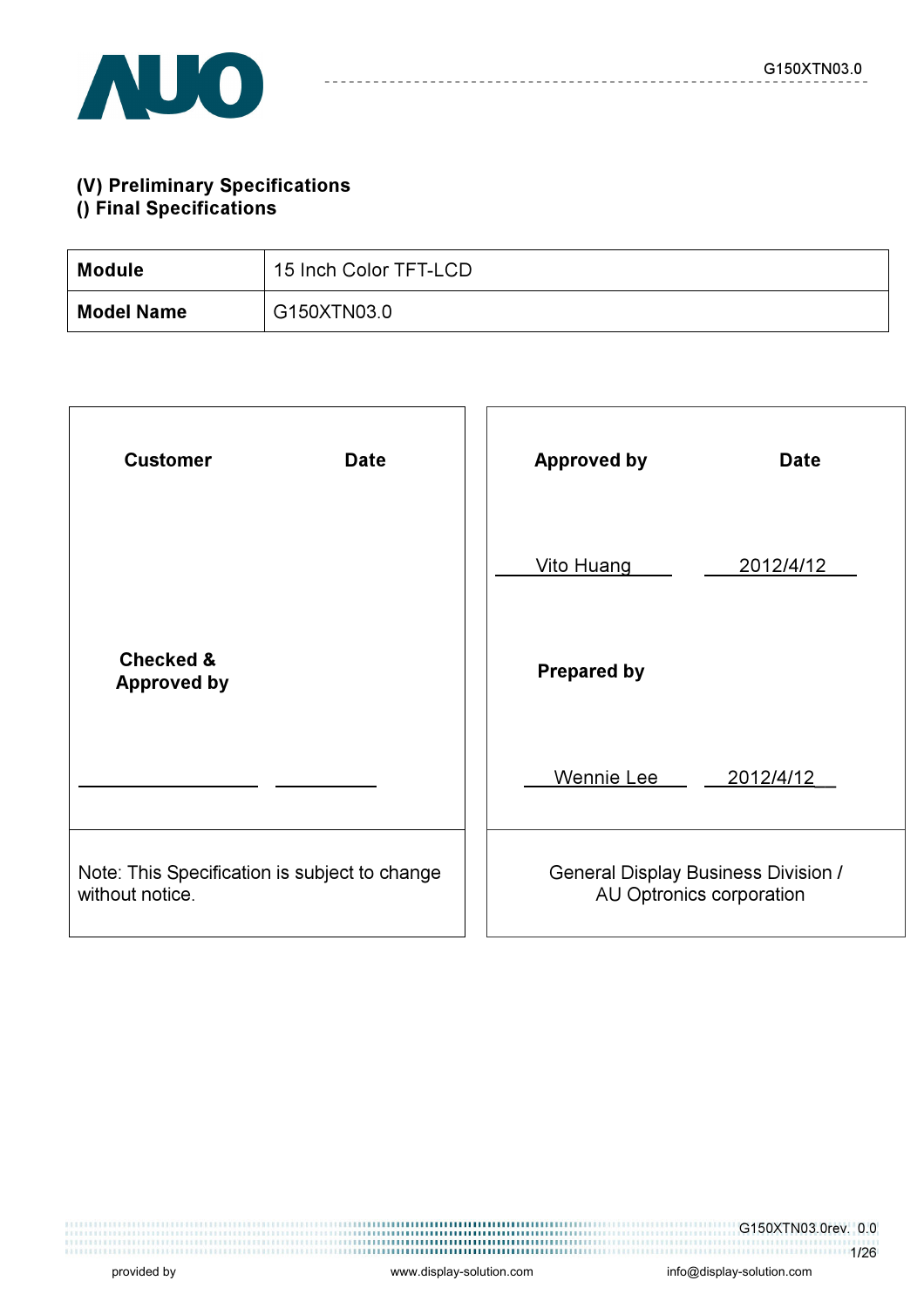

# **Contents**

 $- - - - - -$ 

| 11 Safety |  |
|-----------|--|
|           |  |
|           |  |
|           |  |
|           |  |

 $\frac{1111111}{11111111}$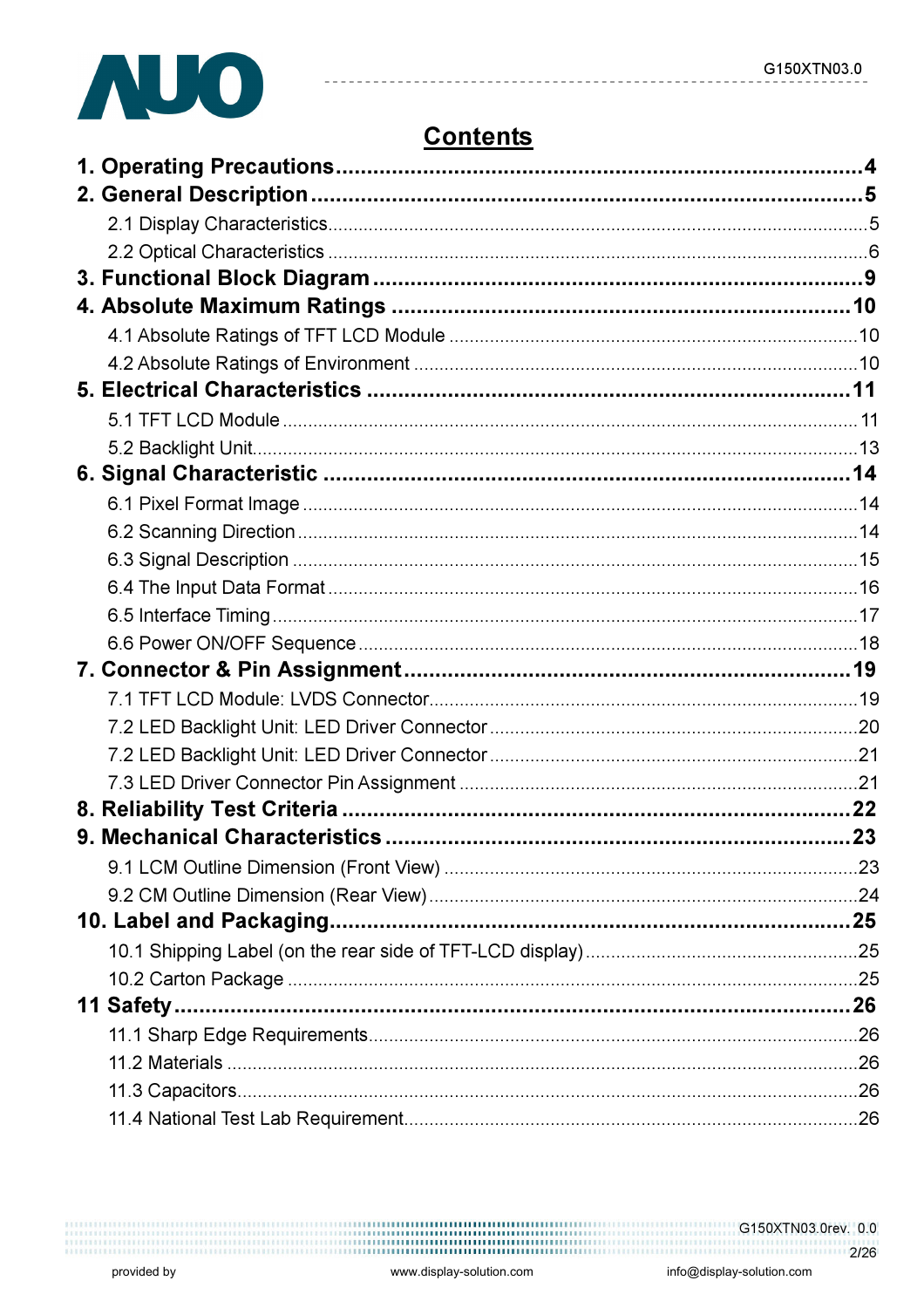

| <b>Version and Date</b> | Page | <b>Old description</b> | <b>New Description</b> |
|-------------------------|------|------------------------|------------------------|
| 0.0 2012/5/16           | All  | <b>First Edition</b>   |                        |
|                         |      |                        |                        |
|                         |      |                        |                        |

 $- - - - - -$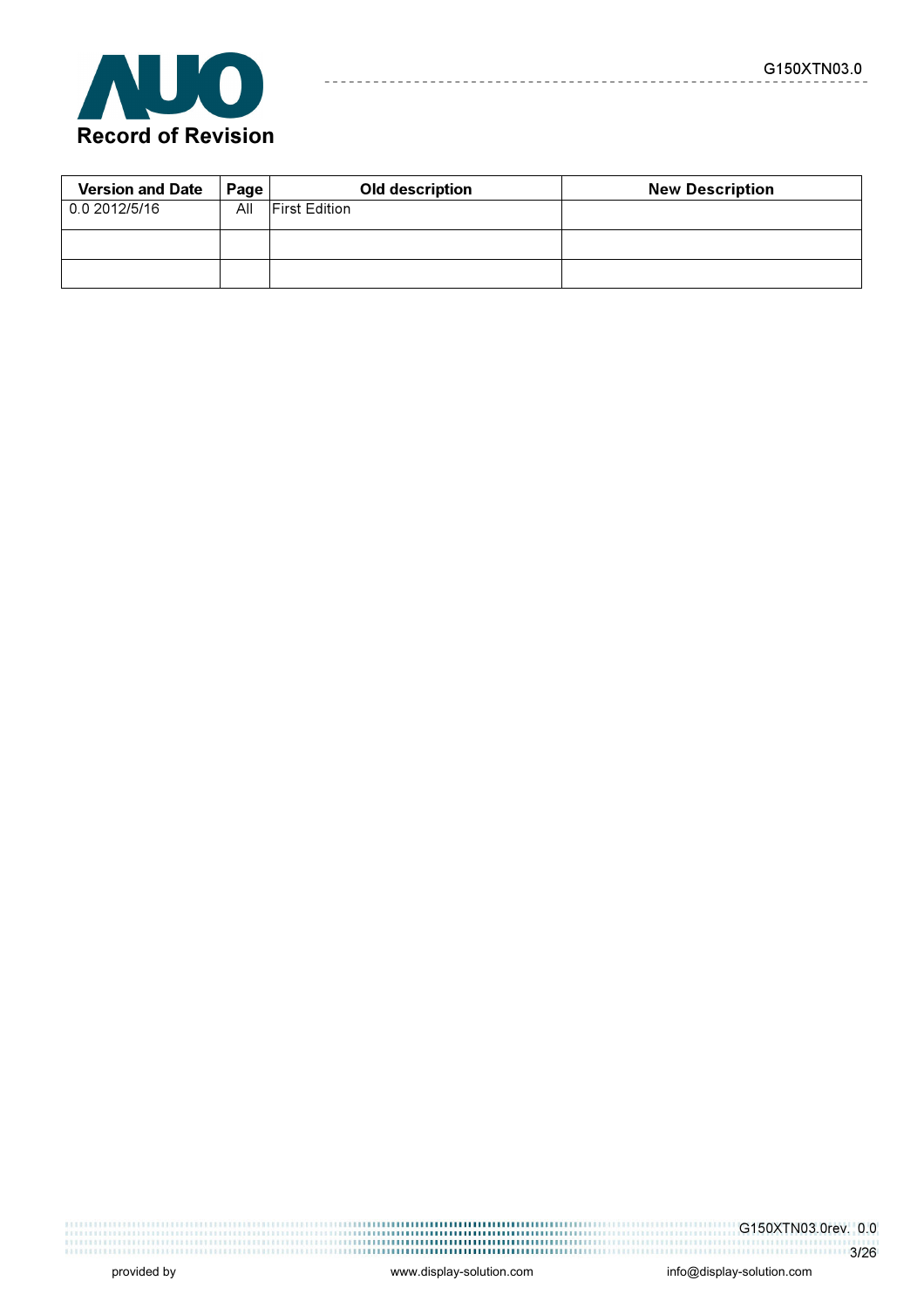

## 1. Operating Precautions

- 1) Since front polarizer is easily damaged, please be cautious and not to scratch it.
- 2) Be sure to turn off power supply when inserting or disconnecting from input connector.
- 3) Wipe off water drop immediately. Long contact with water may cause discoloration or spots.
- 4) When the panel surface is soiled, wipe it with absorbent cotton or soft cloth.
- 5) Since the panel is made of glass, it may be broken or cracked if dropped or bumped on hard surface.
- 6) Since CMOS LSI is used in this module, take care of static electricity and insure human earth when handling.
- 7) Do not open nor modify the module assembly.
- 8) Do not press the reflector sheet at the back of the module to any direction.
- 9) In case if a module has to be put back into the packing container slot after it was taken out from the container, do not press the center of the LED Reflector edge. Instead, press at the far ends of the CFL Reflector edge softly. Otherwise the TFT Module may be damaged.
- 10) At the insertion or removal of the Signal Interface Connector, be sure not to rotate nor tilt the Interface Connector of the TFT Module.
- 11) 11) TFT-LCD Module is not allowed to be twisted & bent even force is added on module in a very short time. Please design your display product well to avoid external force applying to module by end-user directly.
- 12) Small amount of materials without flammability grade are used in the TFT-LCD module. The TFT-LCD module should be supplied by power complied with requirements of Limited Power Source (IEC60950 or UL1950), or be applied exemption.
- 13) Severe temperature condition may result in different luminance, response time.
- 14) Continuous operating TFT-LCD Module under high temperature environment may accelerate LED light bar exhaustion and reduce luminance dramatically.
- 15) The data on this specification sheet is applicable when TFT-LCD module is placed in landscape position.
- 16) Continuous displaying fixed pattern may induce image sticking. It's recommended to use screen saver or moving content periodically if fixed pattern is displayed on the screen.

G150XTN03.0rev. 0.0

..................................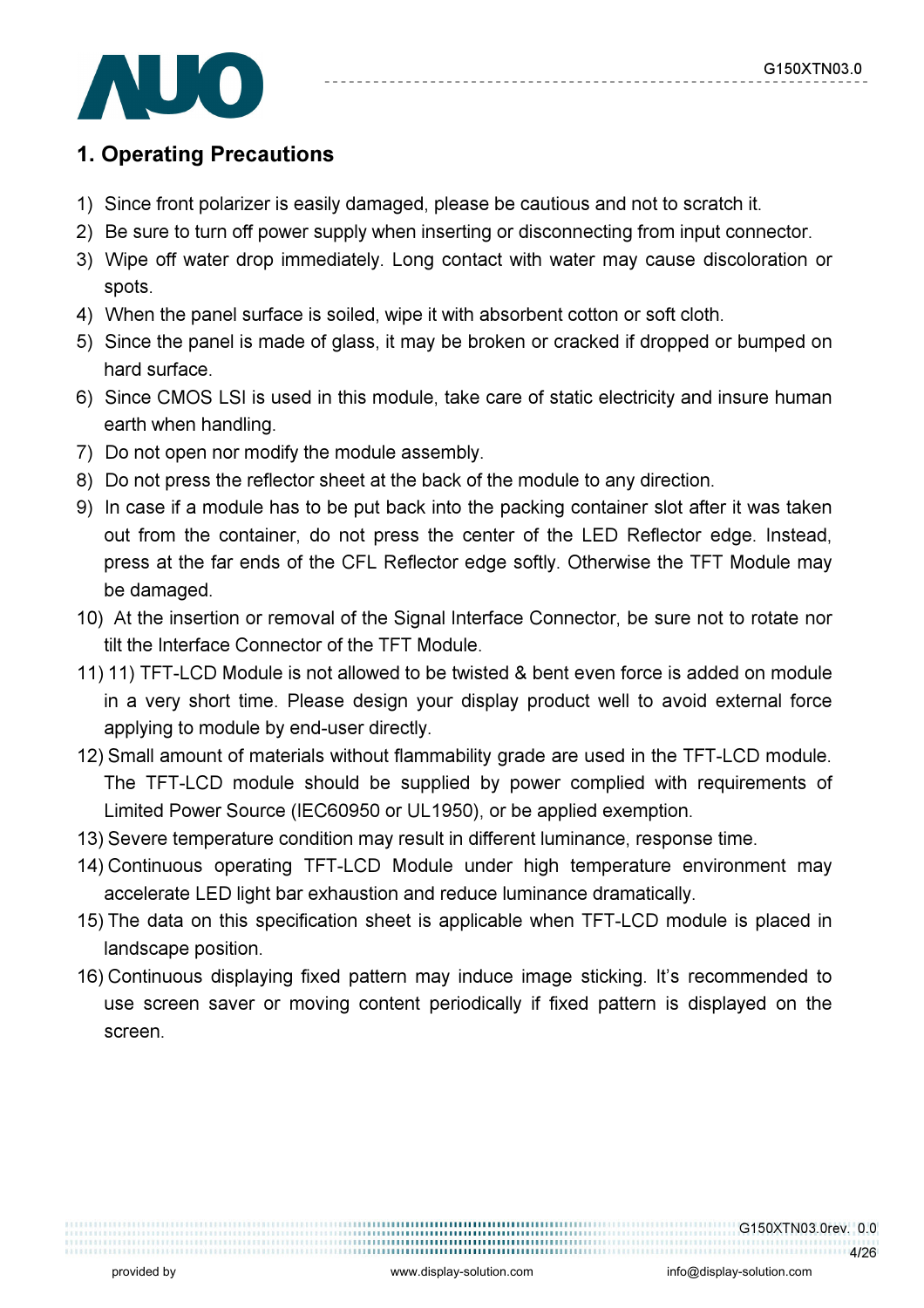

## 2. General Description

G150XTN03.0 is a Color Active Matrix Liquid Crystal Display composed of a TFT-LCD display, a driver circuit, and a backlight system. The screen format is intended to support XGA (1024(H) x 768(V)) screen and 16.2M (RGB 8-bits) coloars. All input signals are LVDS interface compatible. All design rules of this module can correspond to PSWG standard.

G150XTN03.0 is designed for industrial display applications.

# 2.1 Display Characteristics

| <b>Items</b>                                                     | <b>Unit</b>                              | <b>Specifications</b>                                                     |
|------------------------------------------------------------------|------------------------------------------|---------------------------------------------------------------------------|
| <b>Screen Diagonal</b>                                           | [inch]                                   | 15                                                                        |
| <b>Active Area</b>                                               | [mm]                                     | 304.128(H) x 228.096(V)                                                   |
| Pixels H x V                                                     |                                          | 1024x3(RGB) x 768                                                         |
| <b>Pixel Pitch</b>                                               | [mm]                                     | $0.297 \times 0.297$                                                      |
| <b>Pixel Arrangement</b>                                         |                                          | R.G.B. Vertical Stripe                                                    |
| Display Mode                                                     |                                          | TN, Normally White                                                        |
| <b>Nominal Input Voltage VDD</b>                                 | [Volt]                                   | 3.3 typ.                                                                  |
| <b>Typical Power Consumption</b>                                 | [Watt]                                   | TBD                                                                       |
| Weight                                                           | [Grams]                                  | 1200g (max.)                                                              |
| <b>Physical Size</b>                                             | [mm]                                     | 326.5(H) x 253.5(V) x 12 (D) (max.)                                       |
| <b>Electrical Interface</b>                                      |                                          | 1 channel LVDS                                                            |
| <b>Surface Treatment</b>                                         |                                          | Anti-glare, Hardness 3H                                                   |
| <b>Support Color</b>                                             |                                          | 16.2M colors                                                              |
| <b>Temperature Range</b><br>Operating<br>Storage (Non-Operating) | $\mathsf{I}^{\circ}$ C]<br>$[^{\circ}C]$ | 0 to +65 (+65 $\degree$ C as panel surface temperature)<br>$-20$ to $+65$ |
| RoHS Compliance                                                  |                                          | RoHS Compliance                                                           |

The following items are characteristics summary on the table under  $25 \Box$  condition:

G150XTN03.0rev. 0.0 5/26

,,,,,,,,,,,,,,,,,,,,,,,,,,,,,,,,,,,,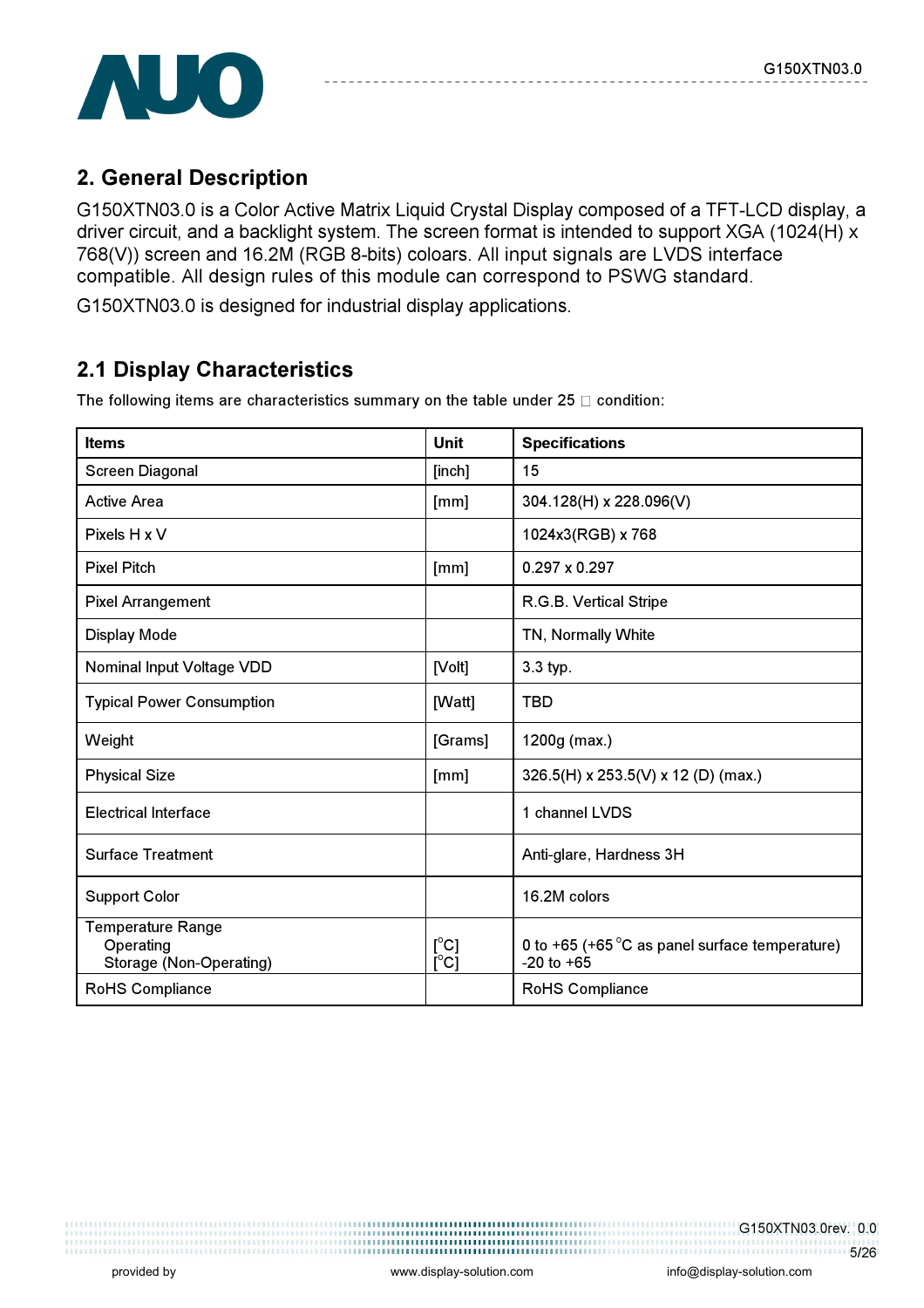

### 2.2 Optical Characteristics

The optical characteristics are measured under stable conditions at 25 (Room Temperature):

| Item                                | <b>Unit</b>   | <b>Conditions</b>     | Min.           | Typ.  | Max.                     | <b>Note</b>             |
|-------------------------------------|---------------|-----------------------|----------------|-------|--------------------------|-------------------------|
| <b>White Luminance</b>              | [cd/m2]       |                       | 200            | 250   |                          | $\mathbf{1}$            |
| Uniformity                          | $\%$          | 9 Points              | 75             | 80    | $\overline{\phantom{a}}$ | 1, 2, 3                 |
| <b>Contrast Ratio</b>               |               |                       | 400            | 700   |                          | $\overline{\mathbf{4}}$ |
| Cross talk                          | $\frac{0}{0}$ |                       | $\blacksquare$ | 1.2   | 1.5                      | 5                       |
|                                     | [msec]        | <b>Rising</b>         | $\overline{a}$ | 5.7   |                          |                         |
| <b>Response Time</b>                | [msec]        | Falling               | $\blacksquare$ | 2.3   |                          | 6                       |
|                                     | [msec]        | Raising + Falling     |                | 8     |                          |                         |
|                                     | [degree]      | Horizontal<br>(Right) | 75             | 85    | $\overline{\phantom{a}}$ | $\overline{7}$          |
| <b>Viewing Angle</b>                | [degree]      | $CR = 10$<br>(Left)   | 75             | 85    | $\blacksquare$           |                         |
|                                     | [degree]      | (Upper)<br>Vertical   | 70             | 80    |                          |                         |
|                                     | [degree]      | $CR = 10$<br>(Lower)  | 70             | 80    |                          |                         |
|                                     |               | Red x                 | 0.547          | 0.597 | 0.647                    |                         |
|                                     |               | Red y                 | 0.289          | 0.339 | 0.389                    |                         |
|                                     |               | Green x               | 0.279          | 0.329 | 0.379                    |                         |
| Color / Chromaticity<br>Coordinates |               | Green y               | 0.546          | 0.596 | 0.646                    |                         |
| (CIE 1931)                          |               | Blue x                | 0.104          | 0.154 | 0.204                    |                         |
|                                     |               | Blue y                | 0.003          | 0.053 | 0.103                    |                         |
|                                     |               | White x               | 0.263          | 0.313 | 0.363                    |                         |
|                                     |               | White y               | 0.279          | 0.329 | 0.379                    |                         |
| <b>Color Gamut</b>                  | $\frac{0}{0}$ |                       |                | 60    | $\blacksquare$           |                         |

#### Note 1: Measurement method

Equipment Pattern Generator, Power Supply, Digital Voltmeter, Luminance meter (SR\_3 or equivalent)

Aperture 1⊡with 50cm viewing distance

Test Point Center

Environment  $\lt$  1 lux



Module Driving Equipment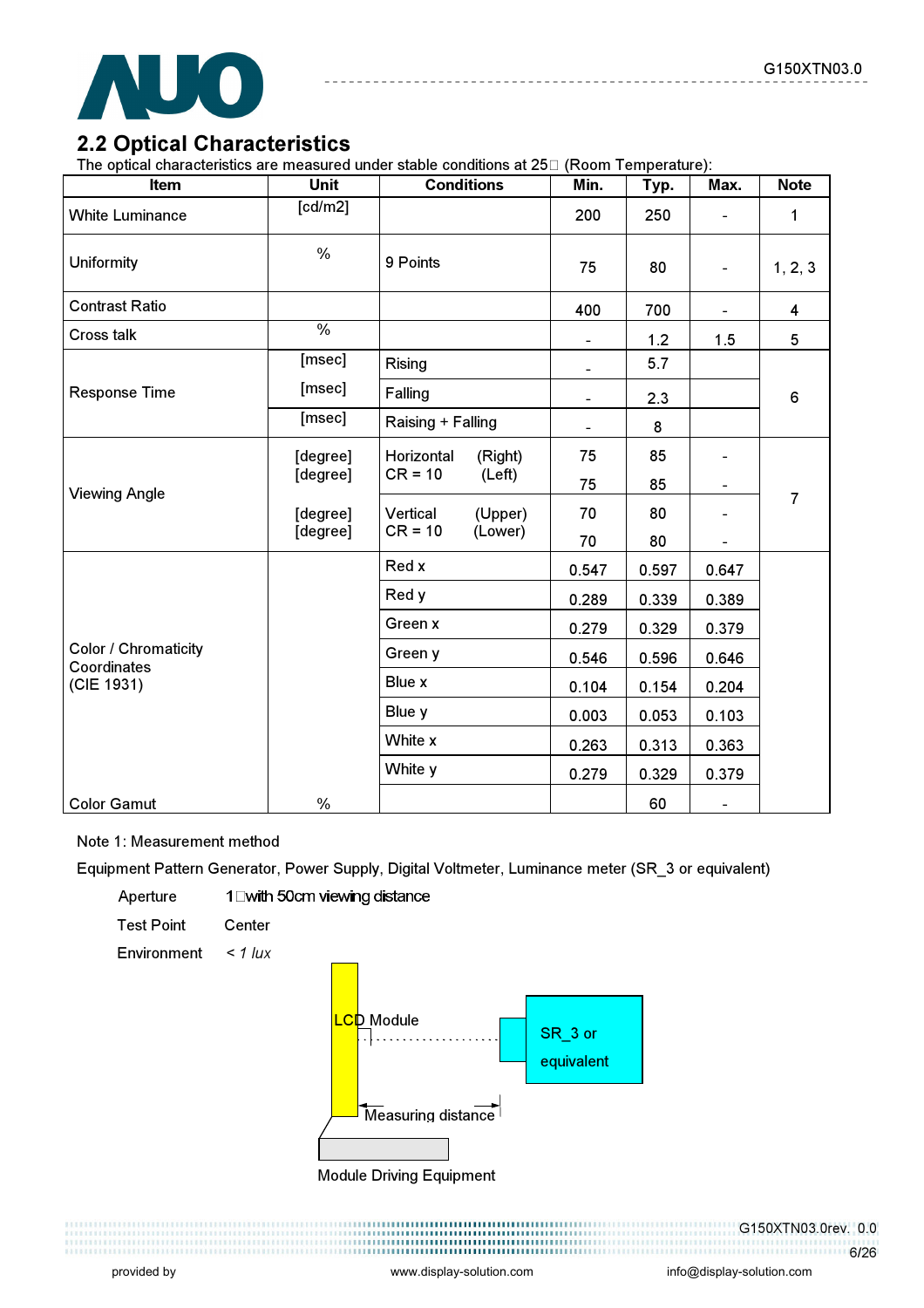



Note 2: Definition of 9 points position (Display active area: 304.128(H) x 228.096(V))

Note 3: The luminance uniformity of 9 points is defined by dividing the minimum luminance values by the maximum test point luminance

Minimum Brightness of nine points

 $\delta_{\text{W9}}$  =  $\frac{1}{\text{Maximum~Brighteness of nine points}}$ 

Note  $4:$  Definition of contrast ratio (CR):

Contrast ratio  $(CR)$ = Brightness on the "White" state Brightness on the "Black" state

Note 5: Definition of cross talk (CT)

 $CT = | YB - YA | / YA \times 100 (%)$ Where YA = Luminance of measured location without gray level 0 pattern (cd/m2)

YB = Luminance of measured location with gray level 0 pattern (cd/m2)



G150XTN03.0rev. 0.0 7/26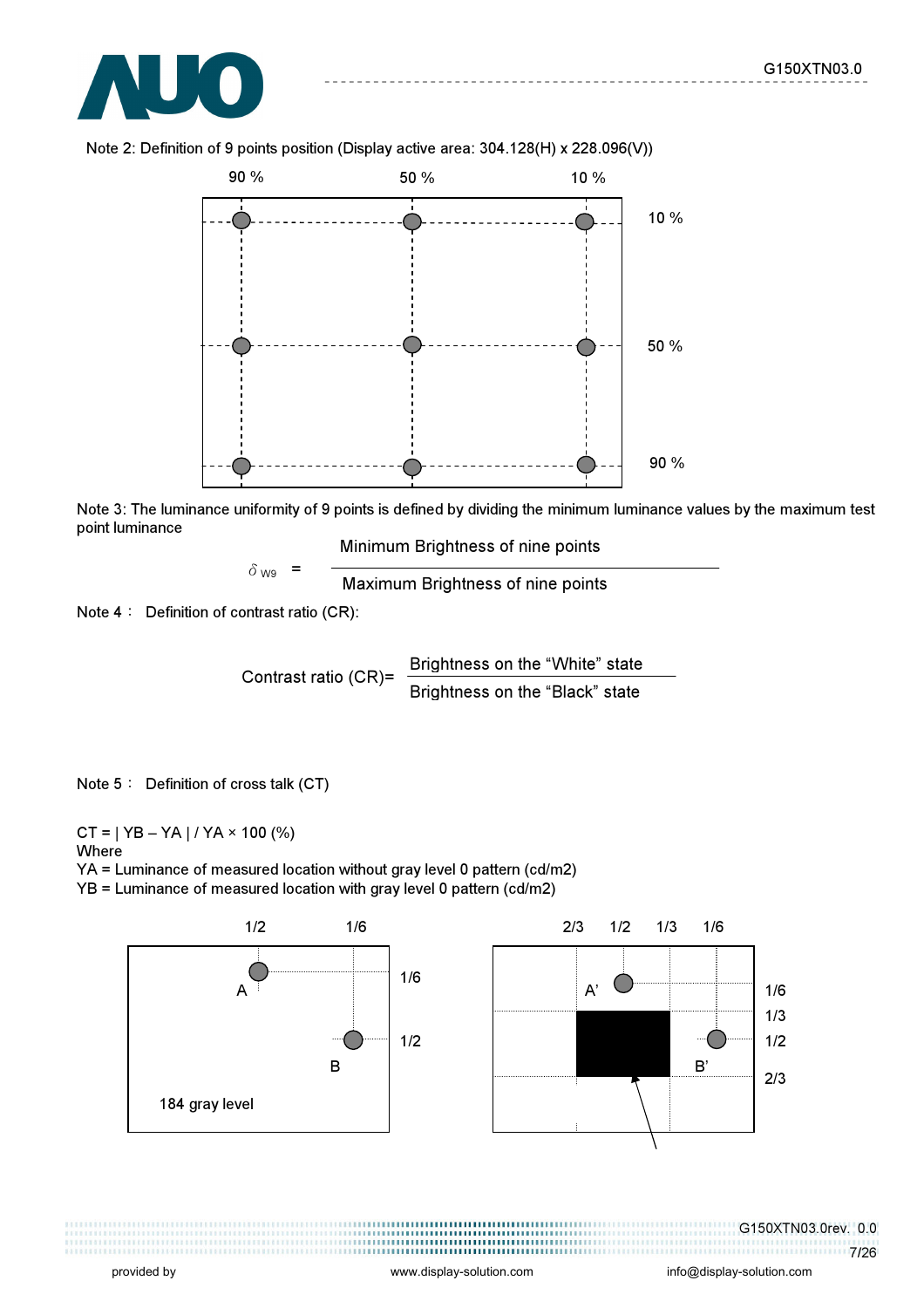

The output signals of photo detector are measured when the input signals are changed from "White" to "Black" (falling time) and from "Black" to "White" (rising time), respectively. The response time interval is between 10% and 90% of amplitudes. Please refer to the figure as below.



Note 7: Definition of viewing angle

Viewing angle is the measurement of contrast ratio  $\Box$ 10, at the screen center, over a 180° horizontal and 180° vertical range (off-normal viewing angles). The 180° viewing angle range is broken down as below: 90° (θ) horizontal left and right, and 90° (Φ) vertical high (up) and low (down). The measurement direction is typically perpendicular to the display surface with the screen rotated to its center to develop the desired measurement viewing angle.



G150XTN03.0rev. 0.0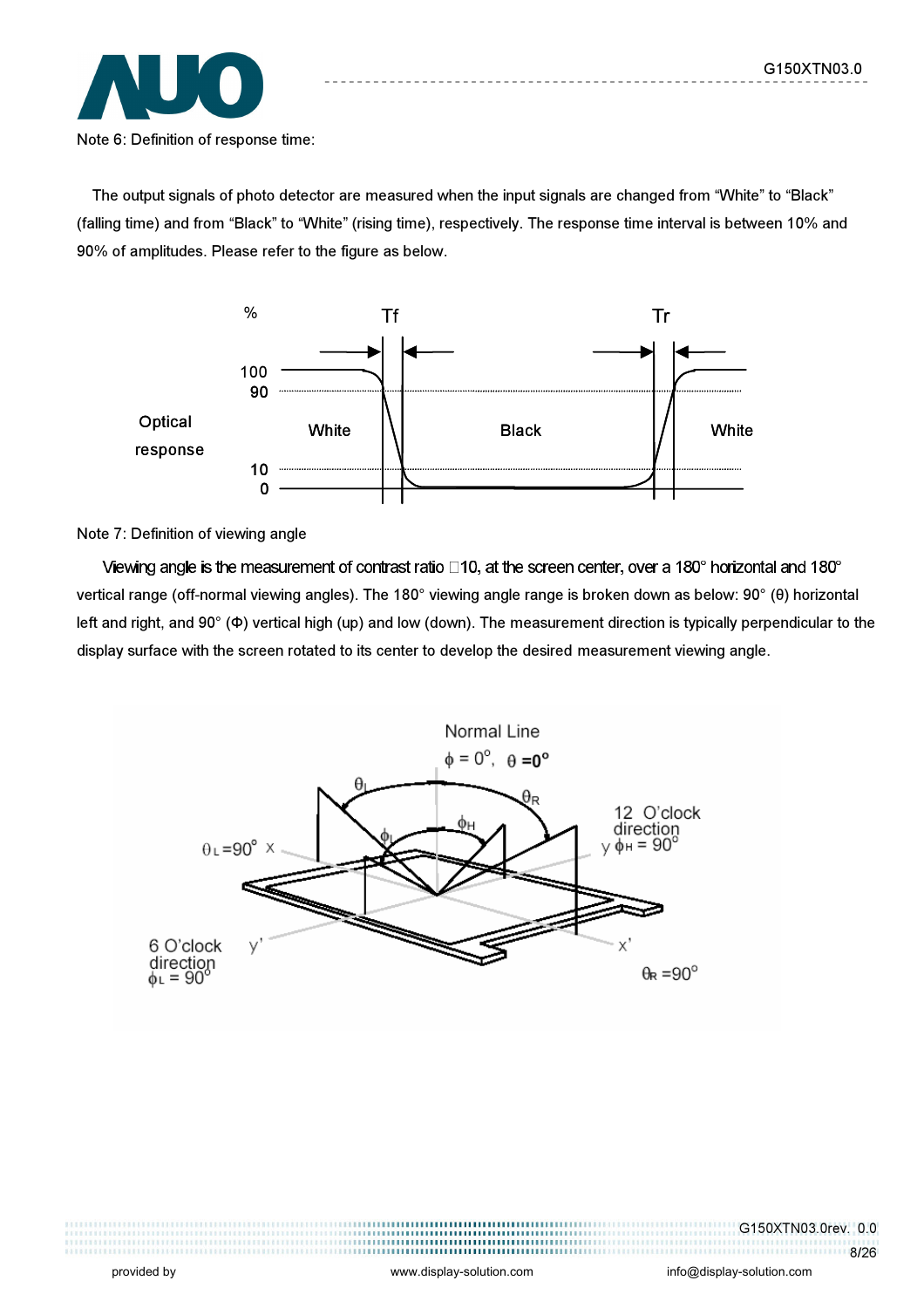

The following diagram shows the functional block of the 15 inch color TFT/LCD module:



Mating Type: HRS DF14-20S-1.25C H208K-P05N-02B

G150XTN03.0rev. 0.0 1111111111111111111119/26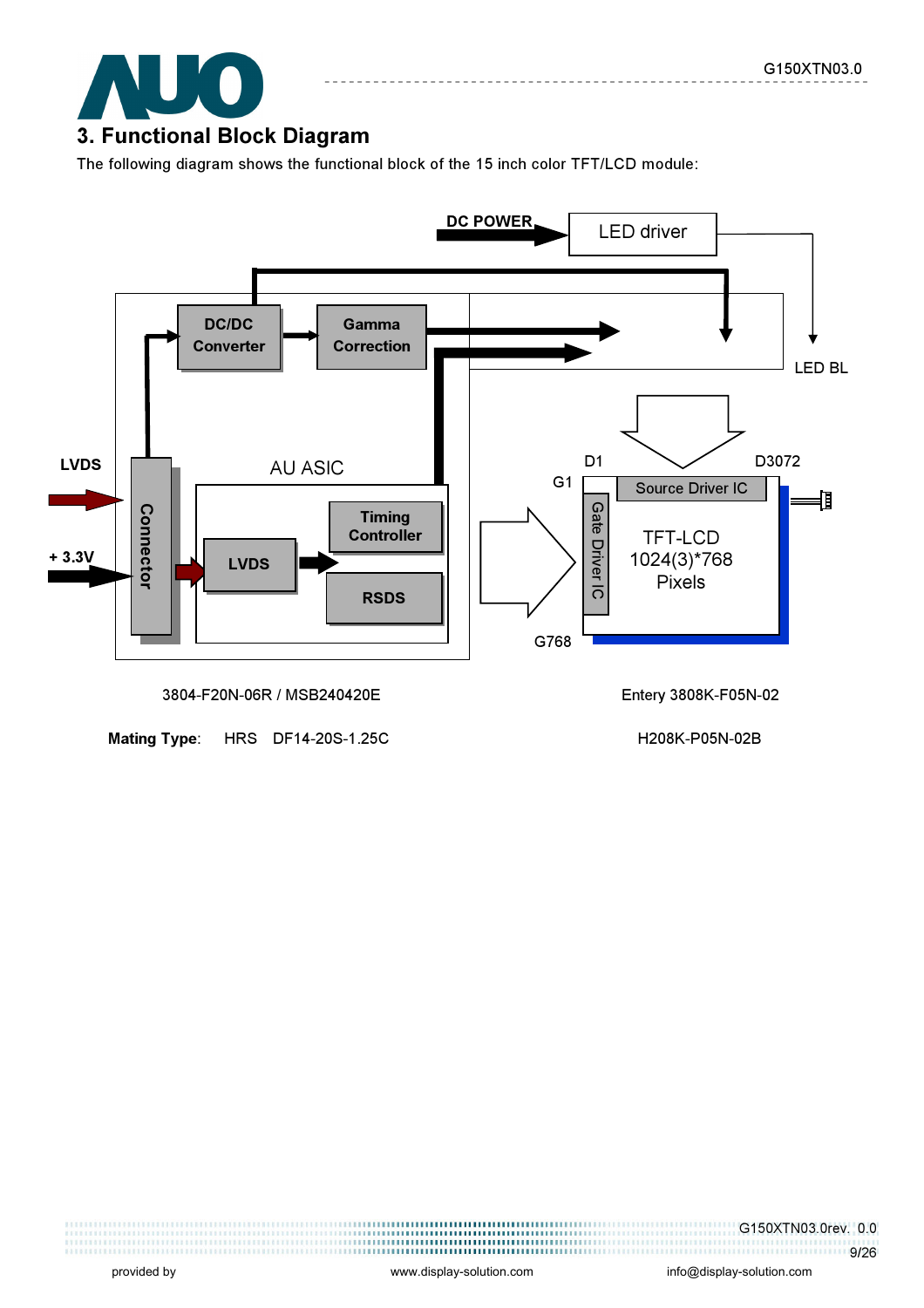

4. Absolute Maximum Ratings

# 4.1 Absolute Ratings of TFT LCD Module

| ltem                    | Svmbol | Min | Max           | Unit   |
|-------------------------|--------|-----|---------------|--------|
| Logic/LCD Drive Voltage | Vin    |     | . . c<br>־ס.כ | [Volt] |

### 4.2 Absolute Ratings of Environment

| Item                         | Symbol | Min   | Max    | Unit                                    |
|------------------------------|--------|-------|--------|-----------------------------------------|
| <b>Operating Temperature</b> | TOP    |       | $+65*$ | $\mathsf{I}^\circ\mathsf{C} \mathsf{I}$ |
| <b>Operation Humidity</b>    | HOP    |       | 90     | [%RH]                                   |
| <b>Storage Temperature</b>   | TST    | $-20$ | +65    | [°C]                                    |
| <b>Storage Humidity</b>      | HST    |       | 90     | [%RH]                                   |

Note: Maximum Wet-Bulb should be 39□ and no condensation.

 $*$  65 $^{\circ}$ C is panel surface temperature

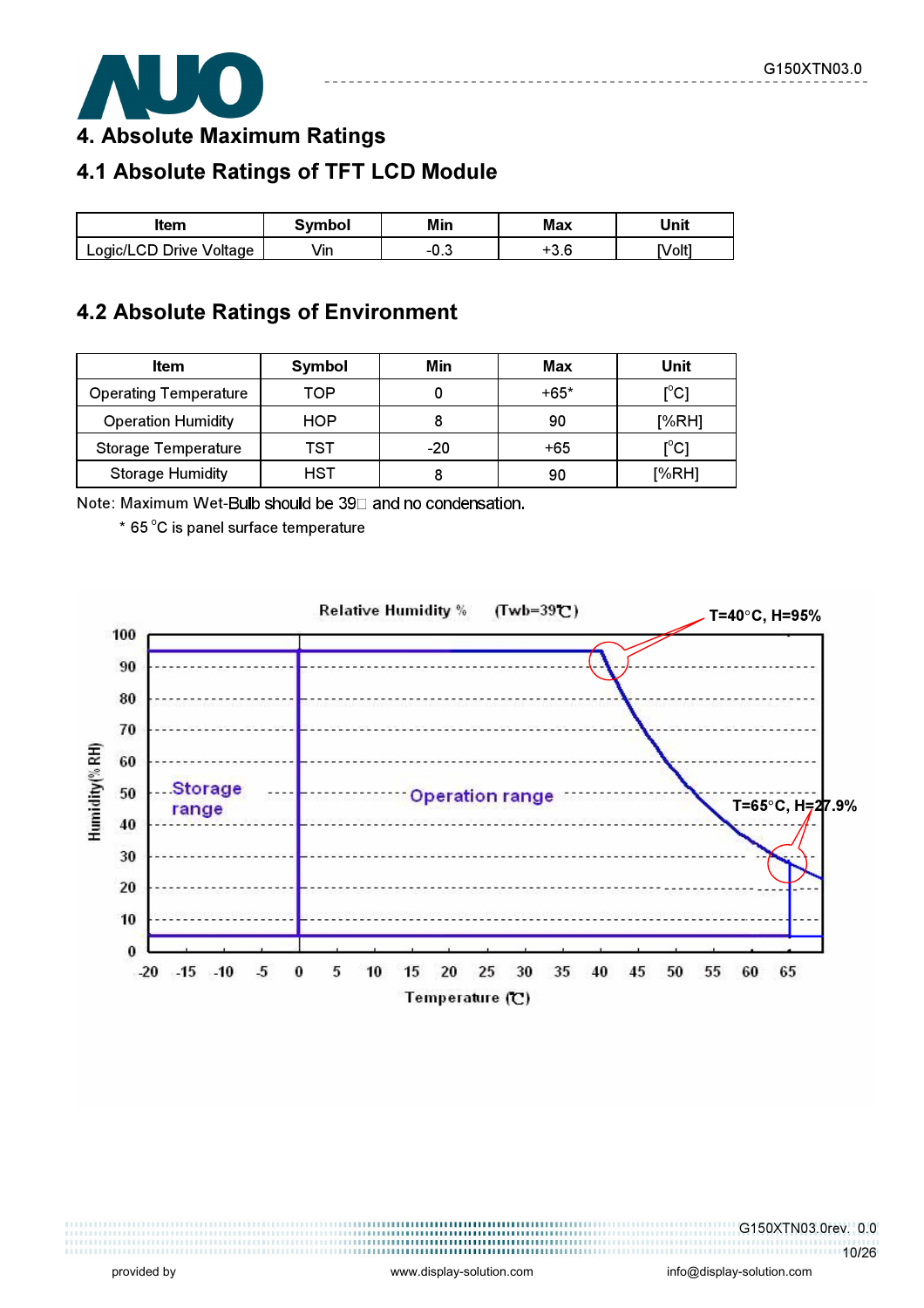

# 5.1 TFT LCD Module

### 5.1.1 Power Specification

| Symbol     | <b>Parameter</b>           | Min | <b>Typ</b>               | Max | <b>Units</b> | <b>Remark</b>                              |
|------------|----------------------------|-----|--------------------------|-----|--------------|--------------------------------------------|
| <b>VDD</b> | Logic/LCD Drive<br>Voltage | 3.0 | 3.3                      | 3.6 | [Volt]       | $\pm$ 10%                                  |
| IDD        | <b>VDD Current</b>         |     |                          | 1.5 | [A]          | 64 Gray Bar Pattern<br>(VDD=3.3V, at 60Hz) |
| Irush      | <b>LCD Inrush Current</b>  |     | $\overline{\phantom{0}}$ | 3   | [A]          | Note 1                                     |
| <b>PDD</b> | <b>VDD Power</b>           |     | 3.3                      | 5   | [Watt]       | 64 Gray Bar Pattern<br>(VDD=3.3V, at 60Hz) |

#### Note 1: Measurement condition:



64 Gray pattern

,,,,,,,,,,,,,,,,,,,,,,,,,,,,,,,,,,,,, ,,,,,,,,,,,,,,,,,,,,,,,,,,,,,,,, G150XTN03.0rev. 0.0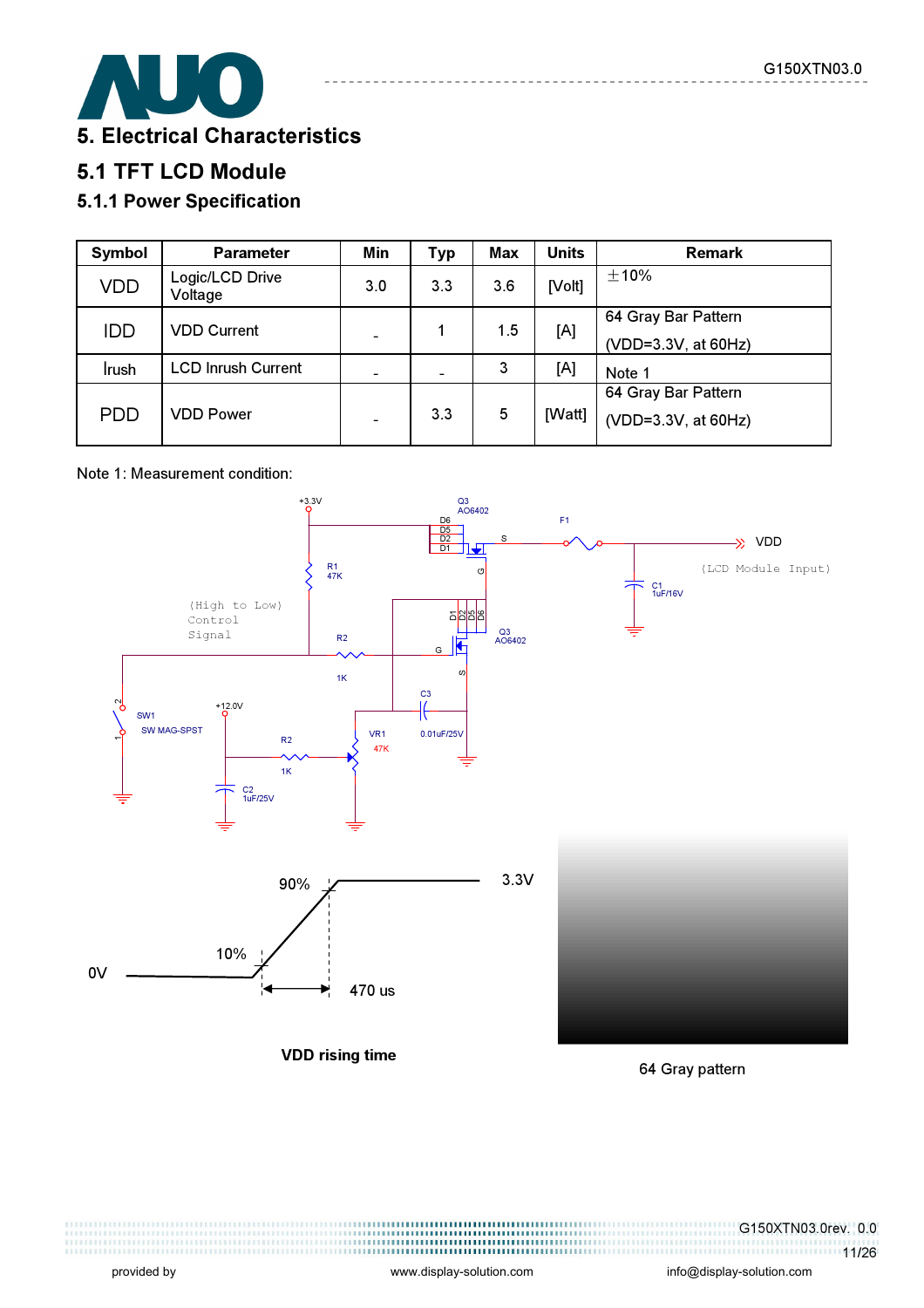

#### 5.1.2 Signal Electrical Characteristics

Input signals shall be low or Hi-Z state when VDD is off.

| Symbol      | Item                                   | Min. | Typ. | Max.          | Unit | <b>Remark</b>   |
|-------------|----------------------------------------|------|------|---------------|------|-----------------|
| <b>VTH</b>  | Differential Input High Threshold      |      |      | 100           | [mV] | <b>VCM=1.2V</b> |
| <b>VTL</b>  | Differential Input Low Threshold       |      |      | $\frac{1}{2}$ | [mV] | <b>VCM=1.2V</b> |
| <b>VID</b>  | Input Differential Voltage             |      | 400  | 600           | [mV] |                 |
| <b>VICM</b> | Differential Input Common Mode Voltage | 1.1  |      | 1.45          | [V]  | VTH/VTL=±100mV  |

Note: LVDS Signal Waveform.



G150XTN03.0rev. 0.0 12/26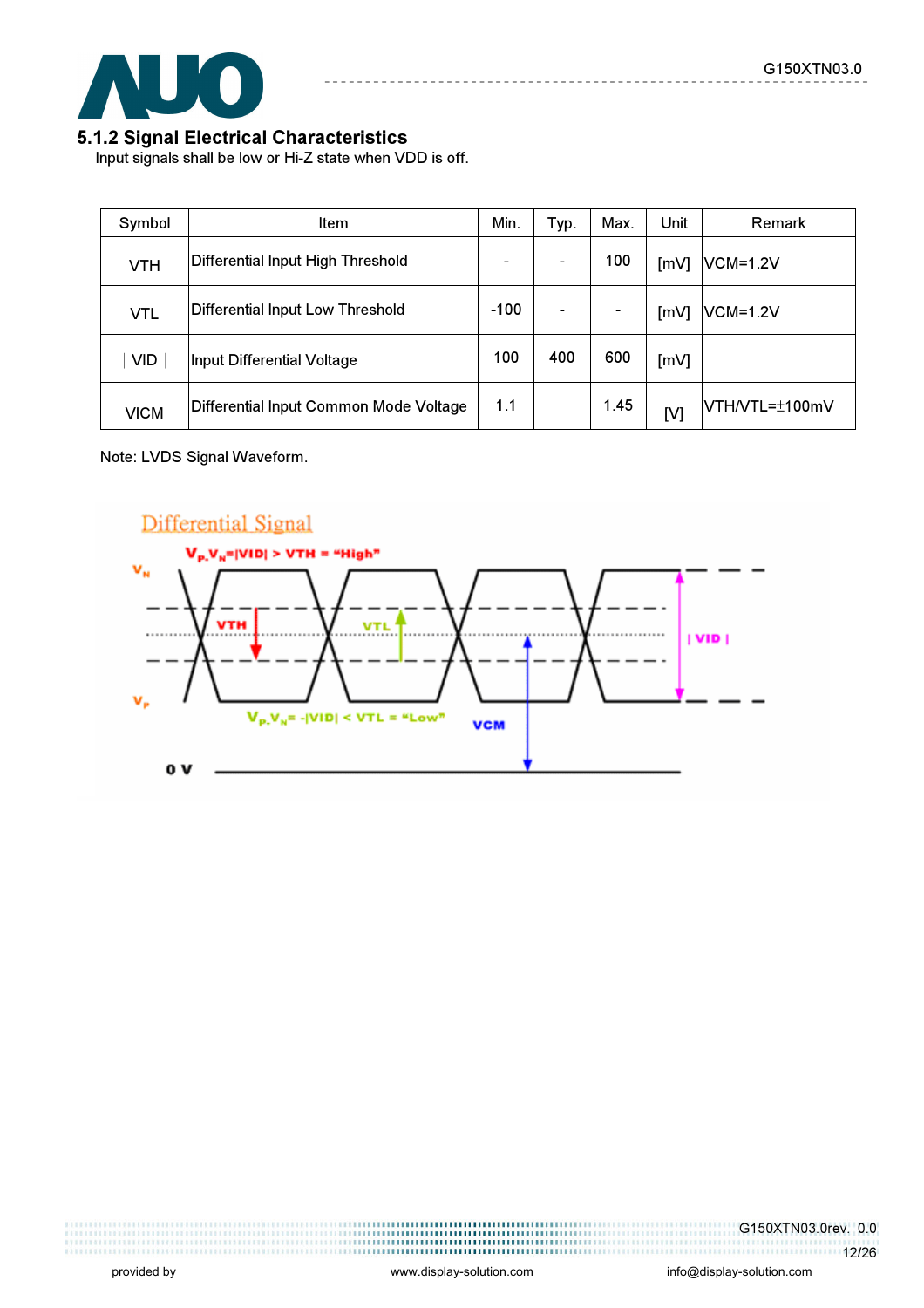

#### 5.2.1 Parameter guideline for LED

Following characteristics are measured under stable condition using a LED driving board at 25 $\Box$  (Room Temperature).

 $\frac{1}{2}$ 

| Symbol                | <b>Parameter</b>                | Min.           | Typ.                     | Max.            | Unit          | <b>Remark</b>       |
|-----------------------|---------------------------------|----------------|--------------------------|-----------------|---------------|---------------------|
| <b>Vcc</b>            | Input Voltage                   | 10.8           | 12                       | 13.2            | Volt          |                     |
| <b>Ivcc</b>           | Input Curent                    | ä,             | 0.7                      | $\blacksquare$  | A             | 100% Dimming        |
| PLED                  | <b>Power Consumption</b>        | $\blacksquare$ | 8.4                      | 10              | Watt          | 100% Dimming        |
| FPWM                  | <b>PWM Dimming</b><br>Frequency | 200            | $\overline{\phantom{a}}$ | 20 <sub>k</sub> | Hz            |                     |
|                       | <b>Swing Voltage</b>            | 3              | 5                        | 5.5             | Volt          |                     |
|                       | <b>Dimming Duty Cycle</b>       | 5              | $\overline{\phantom{a}}$ | 100             | $\frac{0}{0}$ |                     |
| I <sub>F</sub>        | <b>LED Forward Current</b>      | $\blacksquare$ | 60                       |                 | mA            | Ta = $25^{\circ}$ C |
| <b>Operating Life</b> |                                 | 30000          |                          |                 | Hrs           | Ta = $25^{\circ}$ C |

Note 1: Ta means ambient temperature of TFT-LCD module.

Note 2: If G150XTN03.0 module is driven at high ambient temperature & humidity condition. The operating life will be reduced.

Note 3: Operating life means brightness goes down to 50% initial brightness. Min. operating life time is estimated data.

G150XTN03.0rev. 0.0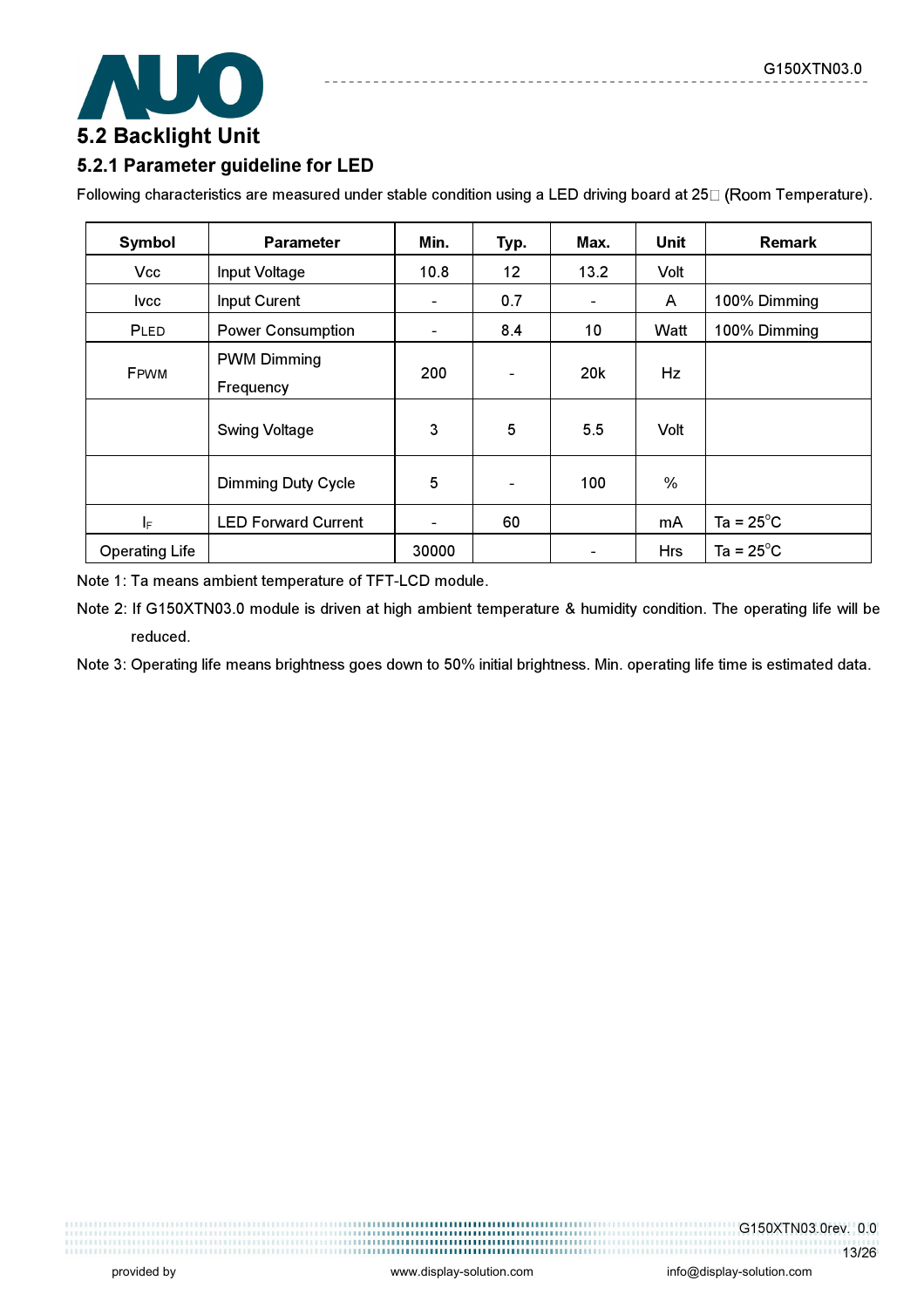

### 6.1 Pixel Format Image

Following figure shows the relationship between input signal and LCD pixel format.



# 6.2 Scanning Direction

The following figures show the image seen from the front view. The arrow indicates the direction of scan.



,,,,,,,,,,,,,,,,,,,,,,,,,,,,,,,,,,,

G150XTN03.0rev. 0.0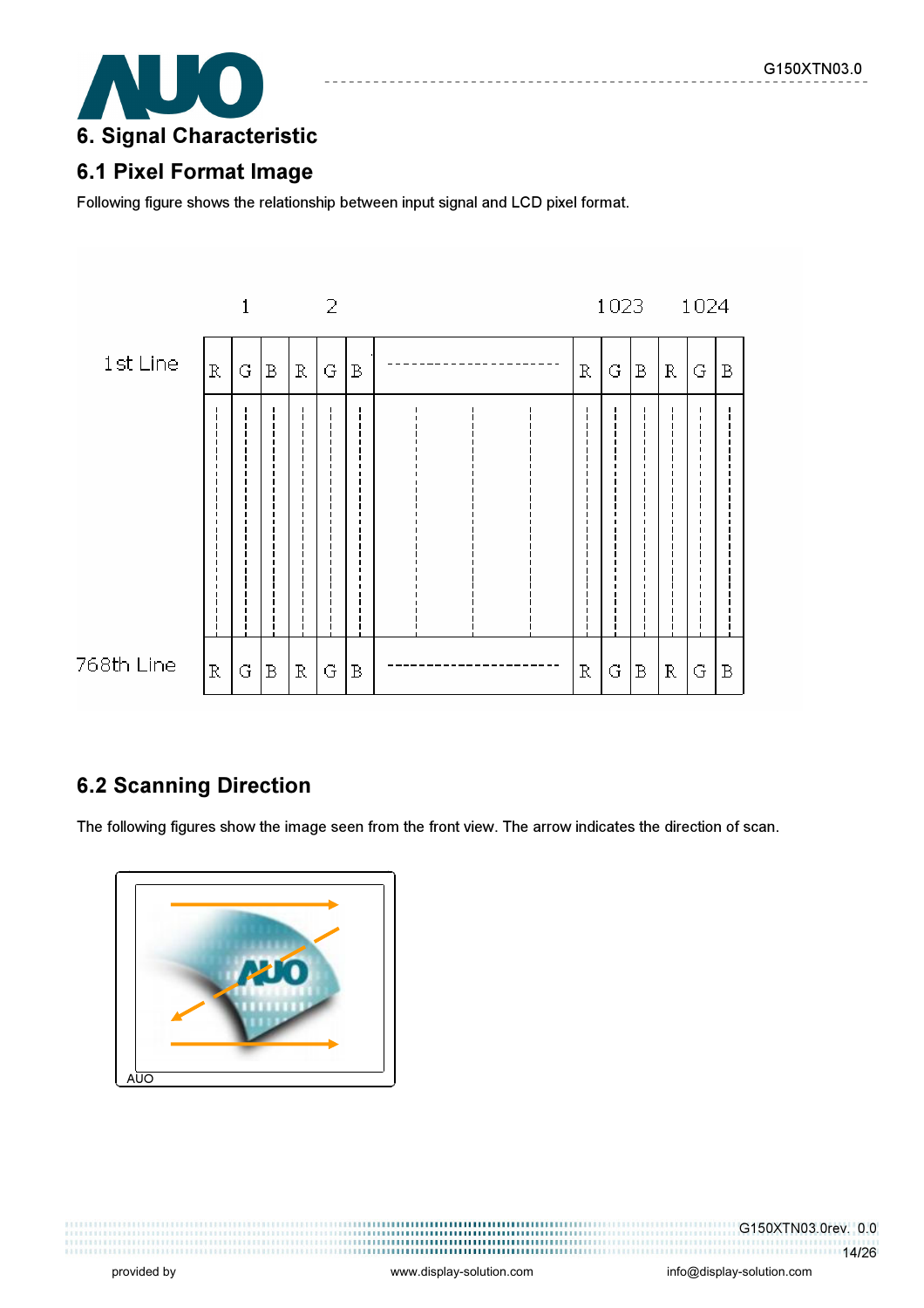

### 6.3 Signal Description

The module using a pair of LVDS receiver SN75LVDS82(Texas Instruments) or compatible. LVDS is a differential signal technology for LCD interface and high speed data transfer device. Transmitter shall be SN75LVDS83(negative edge sampling) or compatible. The first LVDS port(RxOxxx) transmits odd pixels while the second LVDS port(RxExxx) transmits even pixels.

|                |               | 3804-F20N-06R (E&T) / MSB240420E(STM)                |
|----------------|---------------|------------------------------------------------------|
| Pin No.        | <b>Symbol</b> | <b>Description</b>                                   |
| 1              | <b>VDD</b>    | Power Supply, 3.3V (typical)                         |
| $\overline{c}$ | <b>VDD</b>    | Power Supply, 3.3V (typical)                         |
| 3              | <b>VSS</b>    | Ground                                               |
| 4              | <b>GND</b>    | Ground                                               |
| 5              | Rin1-         | - LVDS differential data input (R0-R5, G0)           |
| 6              | $Rin1+$       | + LVDS differential data input (R0-R5, G0)           |
| 7              | <b>VSS</b>    | Ground                                               |
| 8              | Rin2-         | - LVDS differential data input (G1-G5, B0-B1)        |
| 9              | $Rin2+$       | + LVDS differential data input (G1-G5, B0-B1)        |
| 10             | <b>VSS</b>    | Ground                                               |
| 11             | Rin3-         | - LVDS differential data input (B2-B5, HS, VS, DE)   |
| 12             | $Rin3+$       | + LVDS differential data input (B2-B5, HS, VS, DE)   |
| 13             | <b>VSS</b>    | Ground                                               |
| 14             | CIkIN-        | - LVDS differential clock input                      |
| 15             | CIkIN+        | + LVDS differential clock input                      |
| 16             | <b>GND</b>    | Ground                                               |
| 17             | Rin4-         | - LVDS differential data input (R6-R7, G6-G7, B6-B7) |
| 18             | $Rin4+$       | - LVDS differential data input (R6-R7, G6-G7, B6-B7) |
| 19             | <b>VSS</b>    | Ground                                               |
| 20             | <b>NC</b>     | <b>NC</b>                                            |

G150XTN03.0rev. 0.0 15/26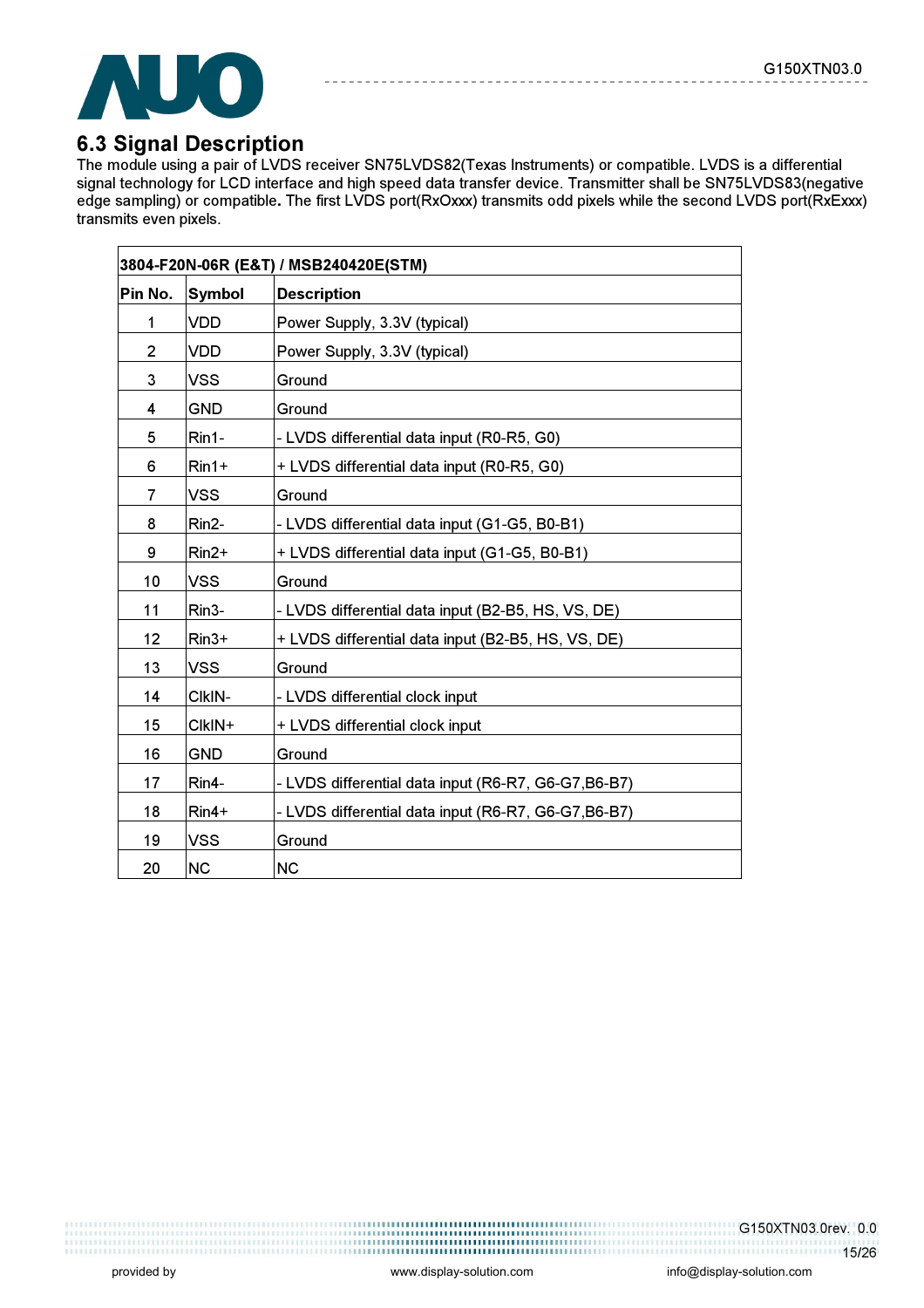

## 6.4 The Input Data Format



------------

\_\_\_\_\_\_\_\_\_\_\_\_\_\_

Note1: Please follow PSWG. Note2: R/G/B data 7:MSB, R/G/B data 0:LSB

| <b>Signal Name</b> | <b>Description</b>     | <b>Remark</b>                           |
|--------------------|------------------------|-----------------------------------------|
| R7                 | Red Data 7             | <b>Red-pixel Data</b>                   |
| R <sub>6</sub>     | Red Data 6             |                                         |
| R <sub>5</sub>     | Red Data 5             | LVDS input                              |
| R <sub>4</sub>     | Red Data 4             | <b>MSB: R7 ; LSB: R0</b>                |
| R <sub>3</sub>     | Red Data 3             |                                         |
| R <sub>2</sub>     | Red Data 2             |                                         |
| R1                 | Red Data 1             |                                         |
| R <sub>0</sub>     | Red Data 0             |                                         |
| G7                 | Green Data 7           | Green-pixel Data                        |
| G <sub>6</sub>     | Green Data 6           |                                         |
| G <sub>5</sub>     | Green Data 5           | <b>LVDS input</b>                       |
| G4                 | Green Data 4           | <b>MSB: G7 ; LSB: G0</b>                |
| G <sub>3</sub>     | Green Data 3           |                                         |
| G <sub>2</sub>     | Green Data 2           |                                         |
| G <sub>1</sub>     | Green Data 1           |                                         |
| G <sub>0</sub>     | Green Data 0           |                                         |
| B7                 | Blue Data 7            | <b>Blue-pixel Data</b>                  |
| B <sub>6</sub>     | Blue Data 6            |                                         |
| B <sub>5</sub>     | <b>Blue Data 5</b>     | LVDS input                              |
| <b>B4</b>          | <b>Blue Data 4</b>     | <b>MSB: B7 ; LSB: B0</b>                |
| B <sub>3</sub>     | <b>Blue Data 3</b>     |                                         |
| <b>B2</b>          | <b>Blue Data 2</b>     |                                         |
| <b>B1</b>          | <b>Blue Data 1</b>     |                                         |
| B <sub>0</sub>     | Blue Data 0            |                                         |
| <b>RxCLKIN</b>     | <b>LVDS Data Clock</b> |                                         |
| DE                 | Data Enable Signal     | When the signal is high, the pixel data |
|                    |                        | shall be valid to be displayed.         |

Note: Output signals from any system shall be low or Hi-Z state when VDD is off.

1999 - 1999 - 1999 - 1999 - 1999 - 1999 - 1999 - 1999 - 1999 - 1999 - 1999 - 1999 - 1999 - 1999 - 1999 - 1999<br>1999 - 1999 - 1999 - 1999 - 1999 - 1999 - 1999 - 1999 - 1999 - 1999 - 1999 - 1999 - 1999 - 1999 - 1999 - 1999 

G150XTN03.0rev. 0.0 16/26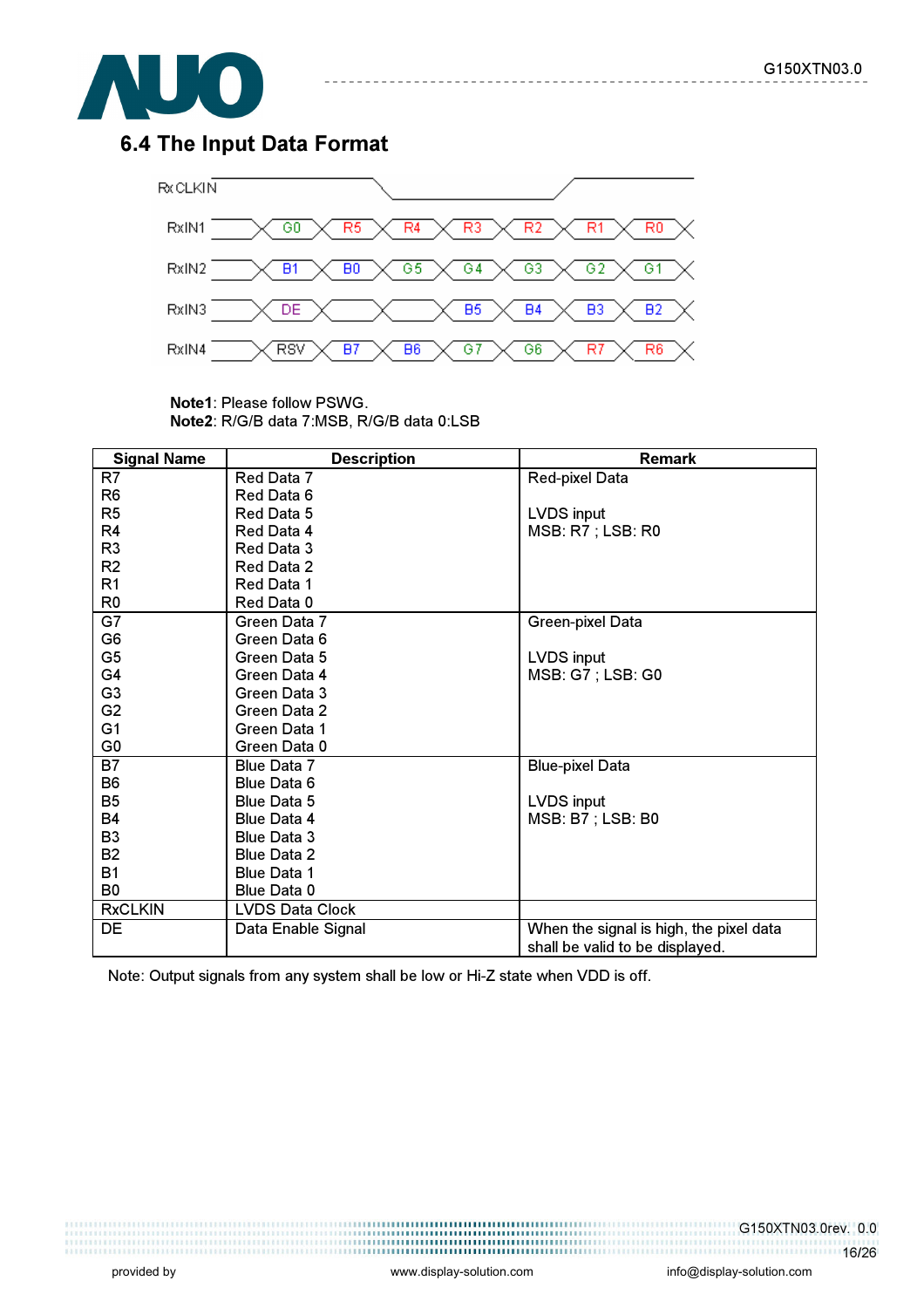

# 6.5 Interface Timing 6.5.1 Timing Characteristics

| <b>Signal</b>       | <b>Parameter</b> |                 | Symbol                     | Min. | Typ. | Max. | Unit                          |
|---------------------|------------------|-----------------|----------------------------|------|------|------|-------------------------------|
| <b>Clock Timing</b> | Clock frequency  |                 | 1/ $T_{\text{Clock}}$      | 50   | 65   | 81   | <b>MHz</b>                    |
| <b>Vsync Timing</b> | Vertical         | Period          | $\mathsf{T}_\mathsf{V}$    | 783  | 806  | 968  |                               |
|                     | Section          | Active          | $\mathsf{T}_{\textsf{VD}}$ | 768  | 768  | 768  | $T_{Line}$                    |
|                     |                  | <b>Blanking</b> | $T_{VB}$                   | 15   | 38   | 200  |                               |
| <b>Hsync Timing</b> | Horizontal       | Period          | $\mathsf{T}_\mathsf{H}$    | 1224 | 1344 | 2024 |                               |
|                     | <b>Section</b>   | Active          | $T_{HD}$                   | 1024 | 1024 | 1024 | $\mathsf{T}_{\mathsf{Clock}}$ |
|                     |                  | <b>Blanking</b> | $\mathsf{T}_{\mathsf{HB}}$ | 200  | 320  | 1000 |                               |

Note: Support DE mode only. Note : Typical value refer to VESA STANDARD

#### 6.5.2 Input Timing Diagram



G150XTN03.0rev. 0.0 17/26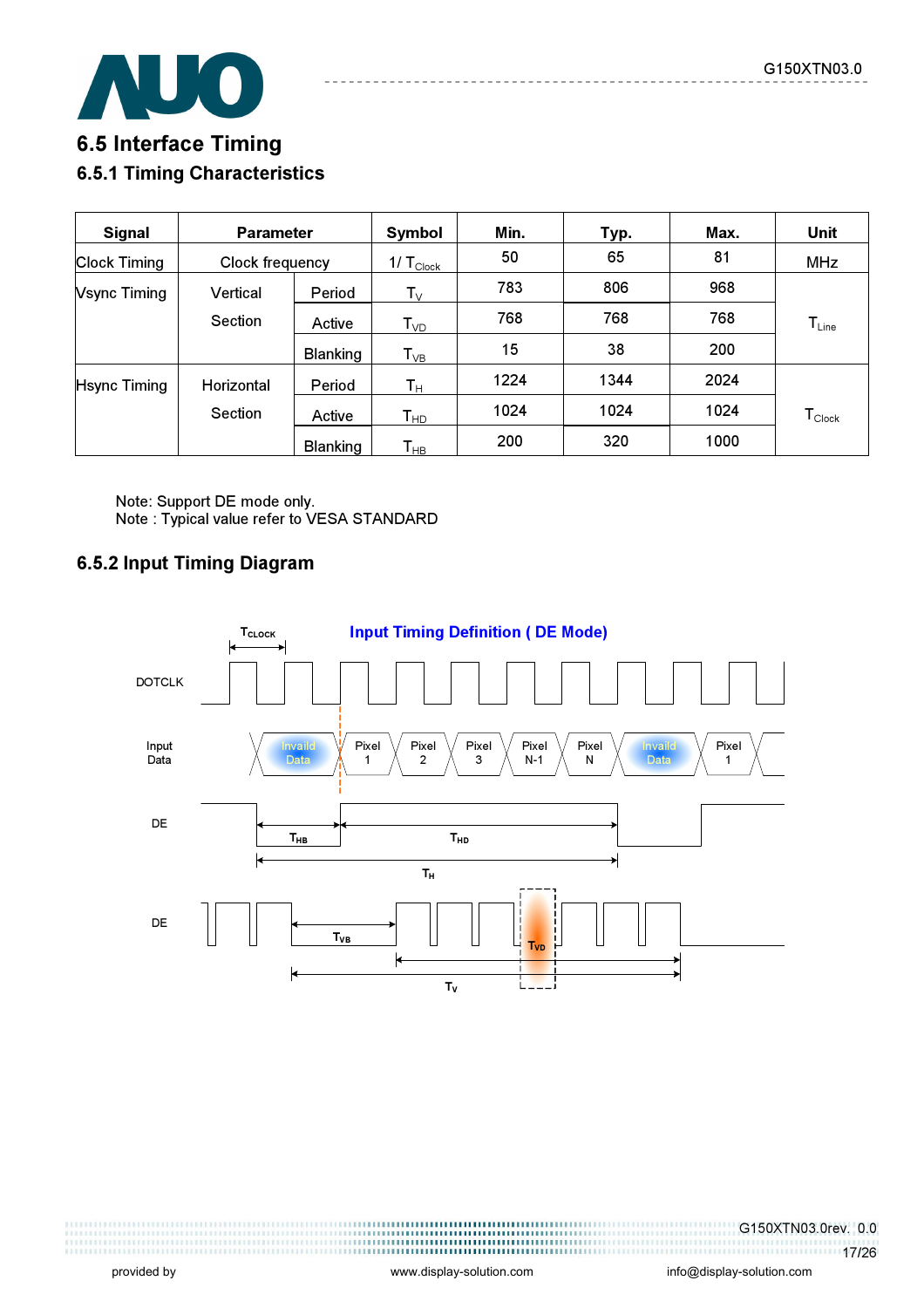

# 6.6 Power ON/OFF Sequence

VDD power and backlight on/off sequence is as below. Interface signals are also shown in the chart. Signals from any system shall be Hi-Z state or low level when VDD is off.



|            | Value. |                      |                         |          |
|------------|--------|----------------------|-------------------------|----------|
| Parameter. | Min    | Тур.                 | Max.                    | Units.   |
| İ٢1.       | 0.5.   | $\bullet$ .7         | 10.7                    | $[ms]$ . |
| T2.5       | 30.1   | 40.1                 | 50.1                    | $[ms]$ . |
| T3.        | 175.   | $r_{\rm e}$ =        | $\epsilon$ , $\epsilon$ | $[ms]$ . |
| T4.        | 10.1   | $\sim 10$            | $\tau$ .                | $[ms]$ . |
| T5.        | 10.1   | $\mathbf{r}_{\star}$ | $\epsilon$ .            | $[ms]$ . |
| T6.        | 0.1    | $\tau$ .             | $\tau$ .                | $[ms]$ . |
| T7.        | 10.1   | $F_{1}$              | $\tau$ , $\tau$         | $[ms]$ . |
| T8.        | 100.   | 5.3                  | 7.3                     | $[ms]$ . |
| T9.        | 0.7    | 16.1                 | 50.7                    | $[ms]$ . |
| T10.       | 7.37   | 7.37                 | 10.1                    | $[ms]$ . |
| T11.       | 1000.  | $\ddot{\phantom{0}}$ | $r_{\rm c}$             | $[ms]$ . |

The above on/off sequence should be applied to avoid abnormal function in the display. Please make sure to turn off the power when you plug the cable into the input connector or pull the cable out of the connector.

G150XTN03.0rev. 0.0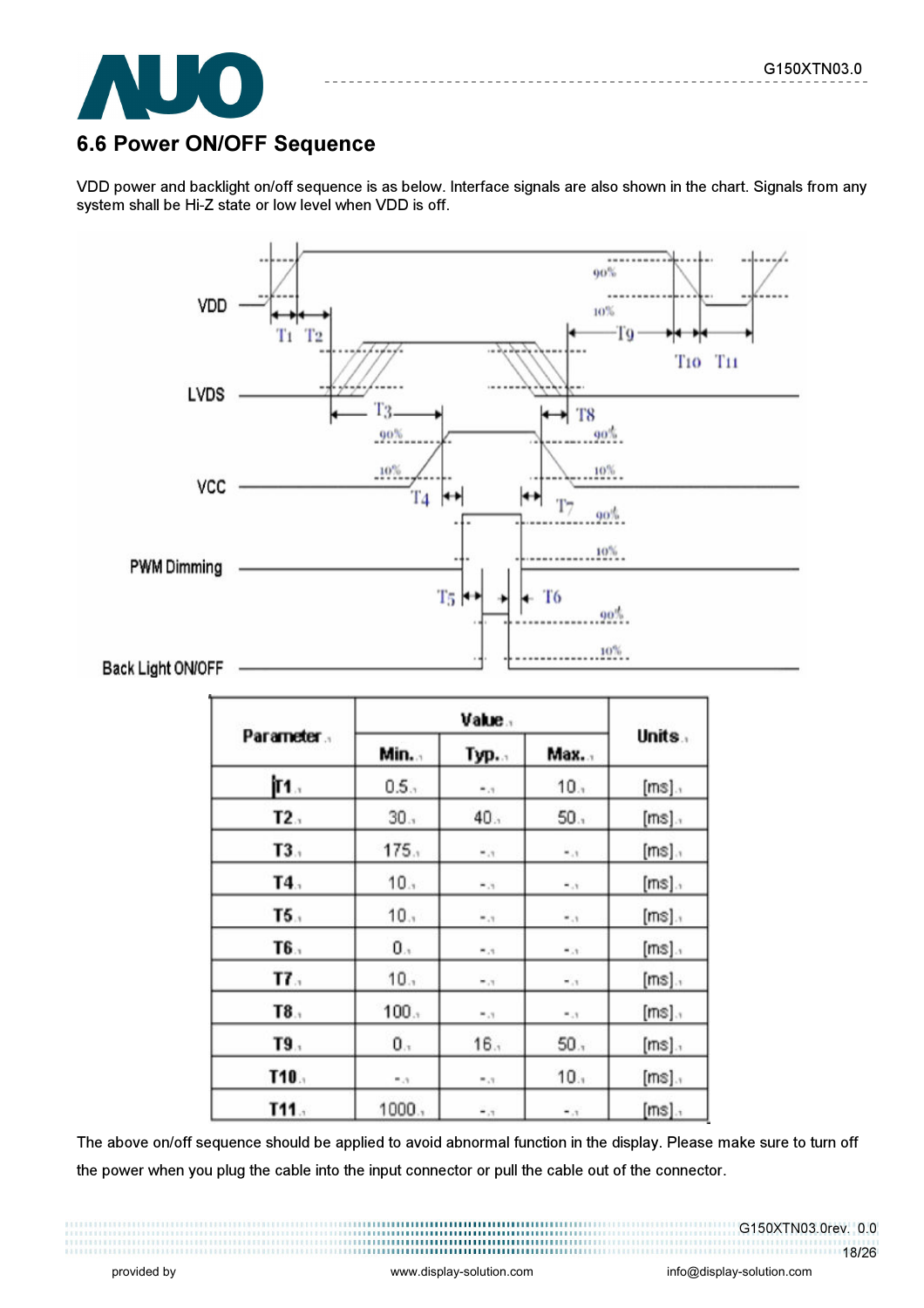

# 7. Connector & Pin Assignment

Physical interface is described as for the connector on module. These connectors are capable of accommodating the following signals and will be following components.

# 7.1 TFT LCD Module: LVDS Connector

| <b>Connector Name / Designation</b> | <b>Signal Connector</b>    |
|-------------------------------------|----------------------------|
| Manufacturer                        | E&T or compatible          |
| <b>Connector Model Number</b>       | 3804-F20N-06R / MSB240420E |
| Adaptable Plug                      | <b>HRS DF14-20S-1.25C</b>  |

| Pin#           | <b>Signal Name</b> | Pin#             | <b>Signal Name</b> |
|----------------|--------------------|------------------|--------------------|
| $\mathbf{1}$   | <b>VDD</b>         | $\overline{2}$   | <b>VDD</b>         |
| 3              | <b>VSS</b>         | 4                | <b>GND</b>         |
| 5              | $Rin1-$            | $\boldsymbol{6}$ | $Rin1+$            |
| $\overline{7}$ | <b>VSS</b>         | 8                | Rin2-              |
| 9              | $Rin2+$            | 10               | <b>VSS</b>         |
| 11             | Rin <sub>3</sub> - | 12               | $Rin3+$            |
| 13             | <b>VSS</b>         | 14               | CIkIN-             |
| 15             | CIkIN+             | 16               | <b>GND</b>         |
| 17             | Rin4-              | 18               | $Rin4+$            |
| 19             | <b>VSS</b>         | 20               | <b>NC</b>          |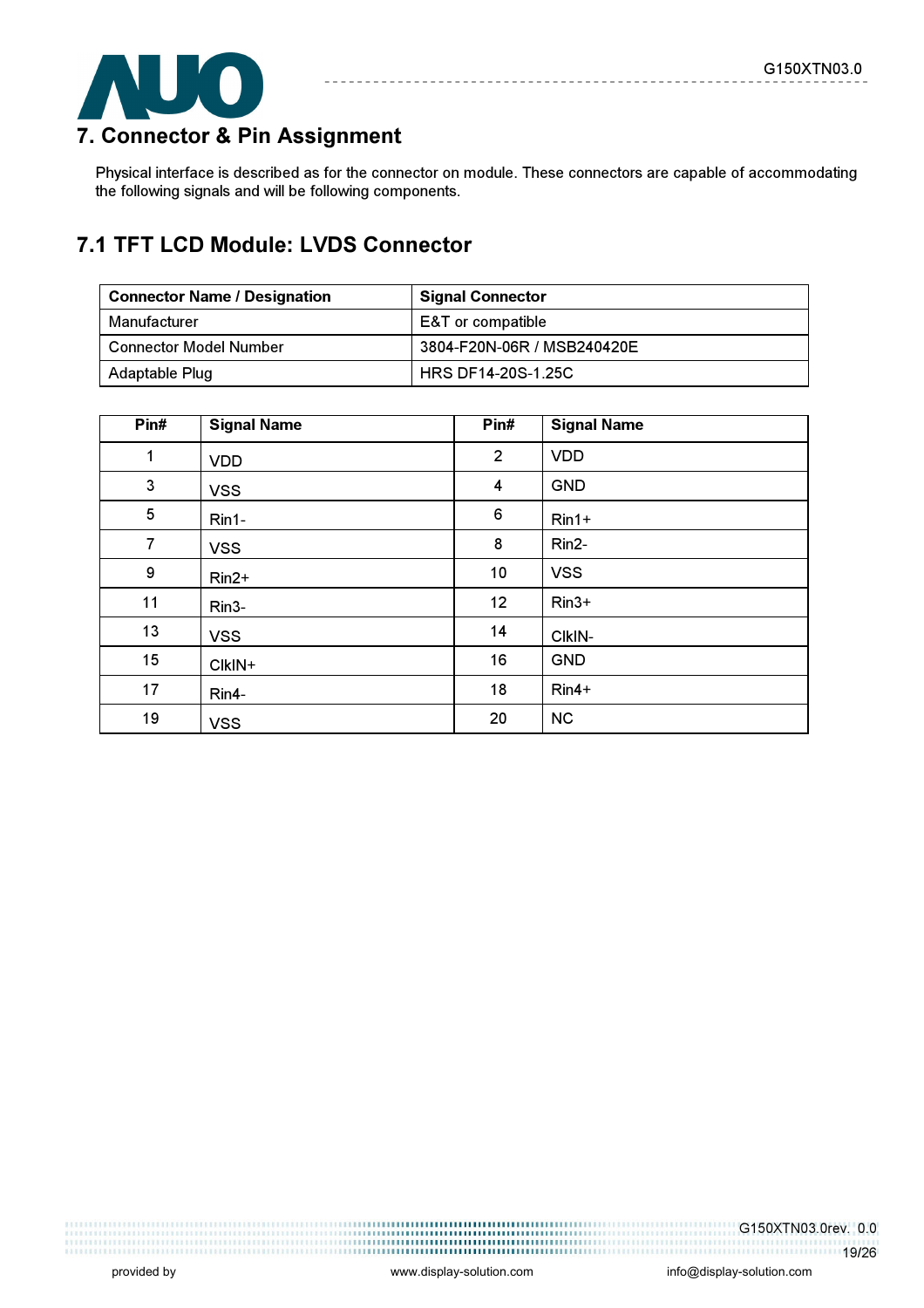$\frac{1}{2}$  =  $\frac{1}{2}$ 





G150XTN03.0rev. 0.0 20/26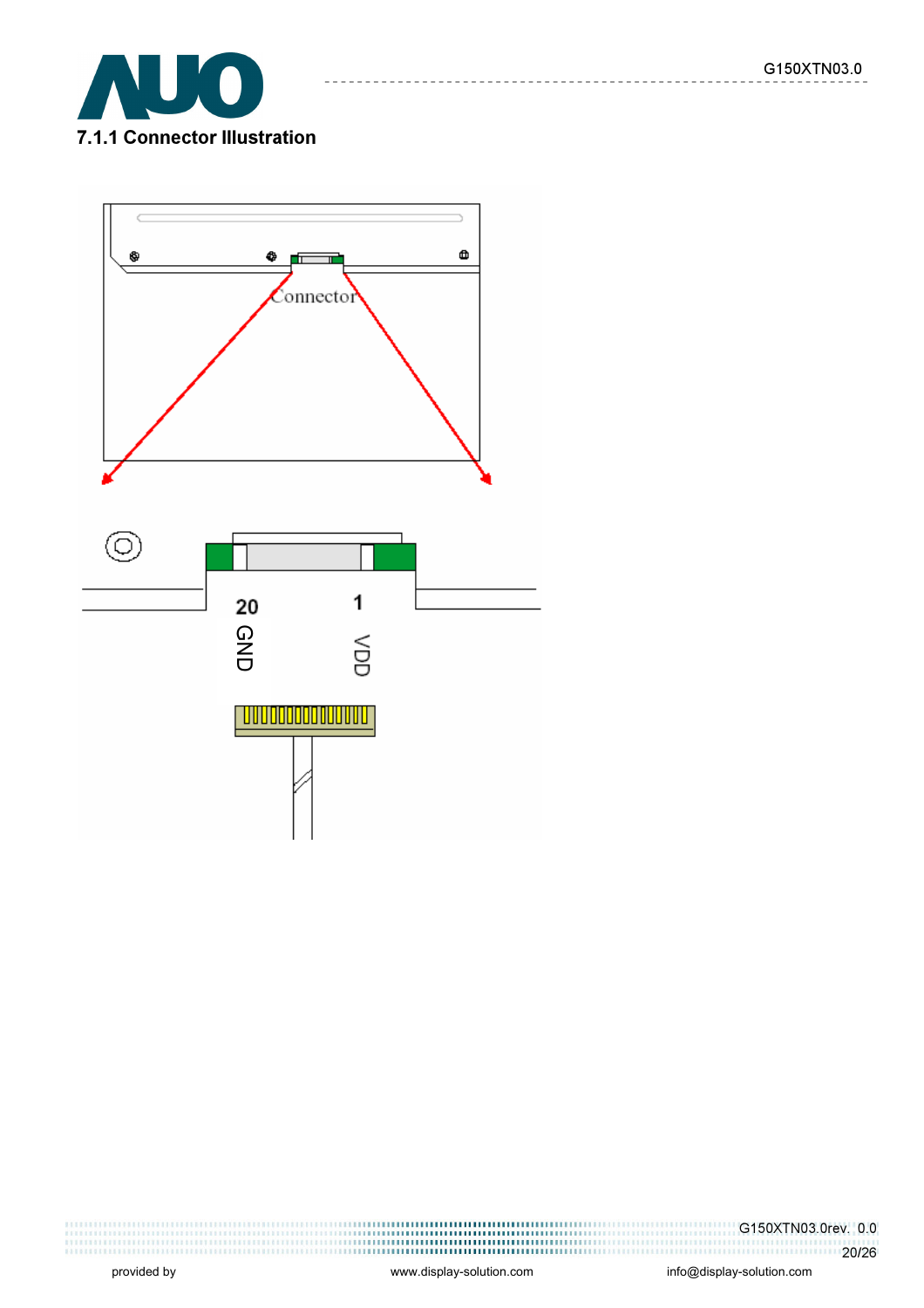

# 7.2 LED Backlight Unit: LED Driver Connector

| <b>Connector Name / Designation</b> | <b>LED Connector</b>         |
|-------------------------------------|------------------------------|
| Manufacturer                        | Entery or compatible         |
| <b>Connector Model Number</b>       | 3808K-F05N-02 or compatible  |
| <b>Mating Model Number</b>          | H208K-P05N-02B or compatible |

\_\_\_\_\_\_\_\_\_\_\_

# 7.3 LED Driver Connector Pin Assignment

| Pin#           | Symbol     | <b>Signal Name</b> |
|----------------|------------|--------------------|
|                | Vcc        | 12V                |
| $\overline{2}$ | <b>GND</b> | <b>GND</b>         |
| 3              | Enable     | 5V-On / 0V-Off     |
|                | Dimming    | <b>PWM Dimming</b> |
| 5              | <b>NC</b>  | NC.                |

G150XTN03.0rev. 0.0 1.1.1.1.1.1.1.1.1.21/26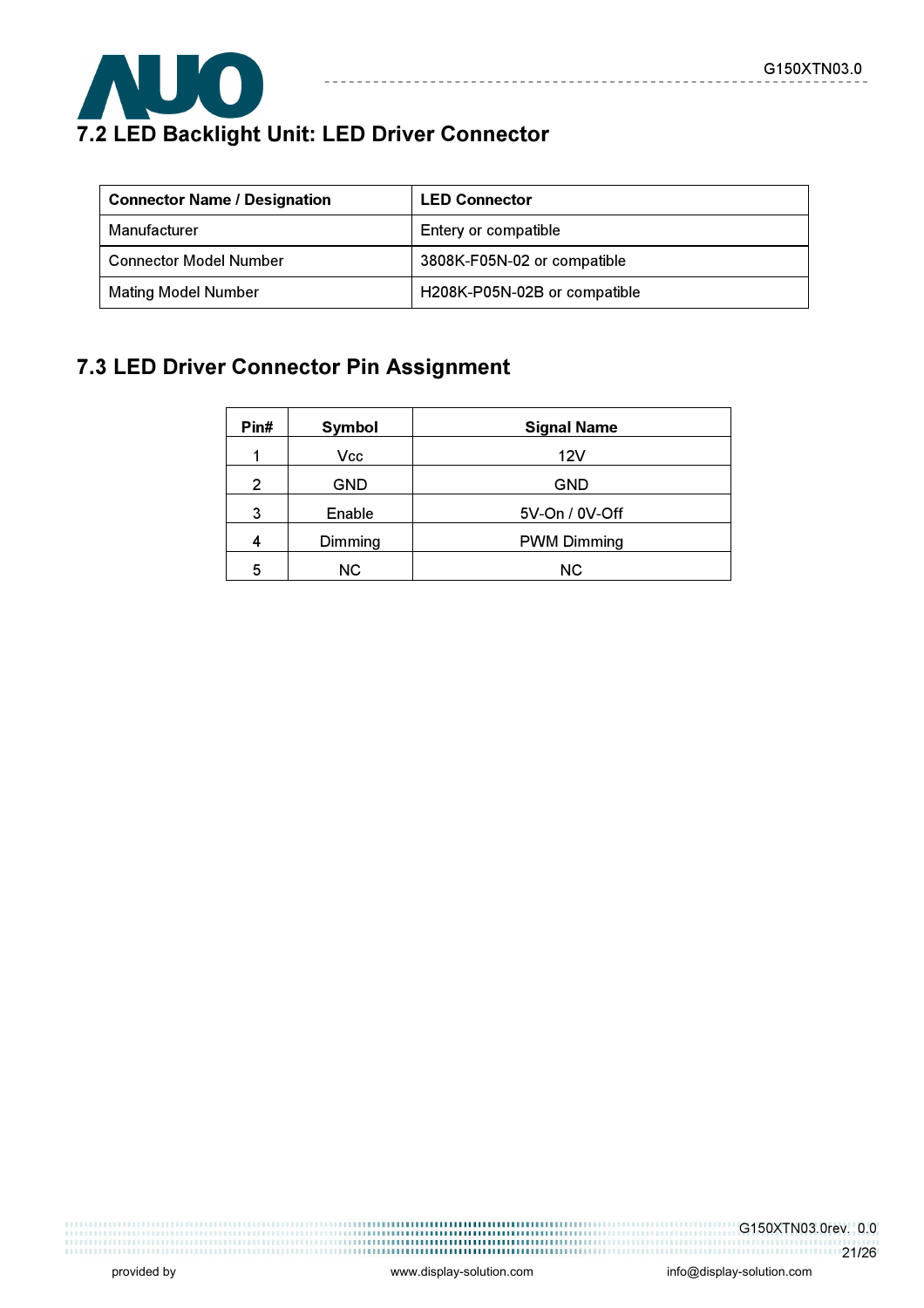

| <b>Items</b>                             | <b>Required Condition</b>                                                                                                                                             | <b>Note</b> |
|------------------------------------------|-----------------------------------------------------------------------------------------------------------------------------------------------------------------------|-------------|
| Temperature<br><b>Humidity Bias</b>      | 50□/80%,300 hours                                                                                                                                                     |             |
| <b>High Temperature</b><br>Operation     | 60□,300 hours                                                                                                                                                         |             |
| Low Temperature<br>Operation             | $0$ $\Box$ ,300 hours                                                                                                                                                 |             |
| <b>Hot Storage</b>                       | 65□,300 hours                                                                                                                                                         |             |
| <b>Cold Storage</b>                      | -20□,300 hours                                                                                                                                                        |             |
| <b>Thermal Shock</b><br>Test             | -20□/30 min ,60□/30 min ,100cycles                                                                                                                                    |             |
| <b>Shock Test</b><br>(Non-Operating)     | 50G, 20ms, Half-sine wave, $(\pm X, \pm Y, \pm Z)$                                                                                                                    |             |
| <b>Vibration Test</b><br>(Non-Operating) | 1.5G, (10~200Hz, P-P)<br>30 mins/axis (X, Y, Z)                                                                                                                       |             |
| On/off test                              | On/10 sec, Off/10 sec, 30,000 cycles                                                                                                                                  |             |
| <b>ESD</b>                               | Contact Discharge: $\pm$ 8KV, 150pF(330 $\Omega$ ) 1sec, 8 points, 25 times/ point<br>Air Discharge: $\pm$ 15KV, 150pF(330 $\Omega$ ) 1sec, 8 points, 25 times/ point | Note 1      |

 $\frac{1}{2}$ 

--------------

Note1: According to EN61000-4-2, ESD class B: Some performance degradation allowed. No data lost

. Self-recoverable. No hardware failures.

G150XTN03.0rev. 0.0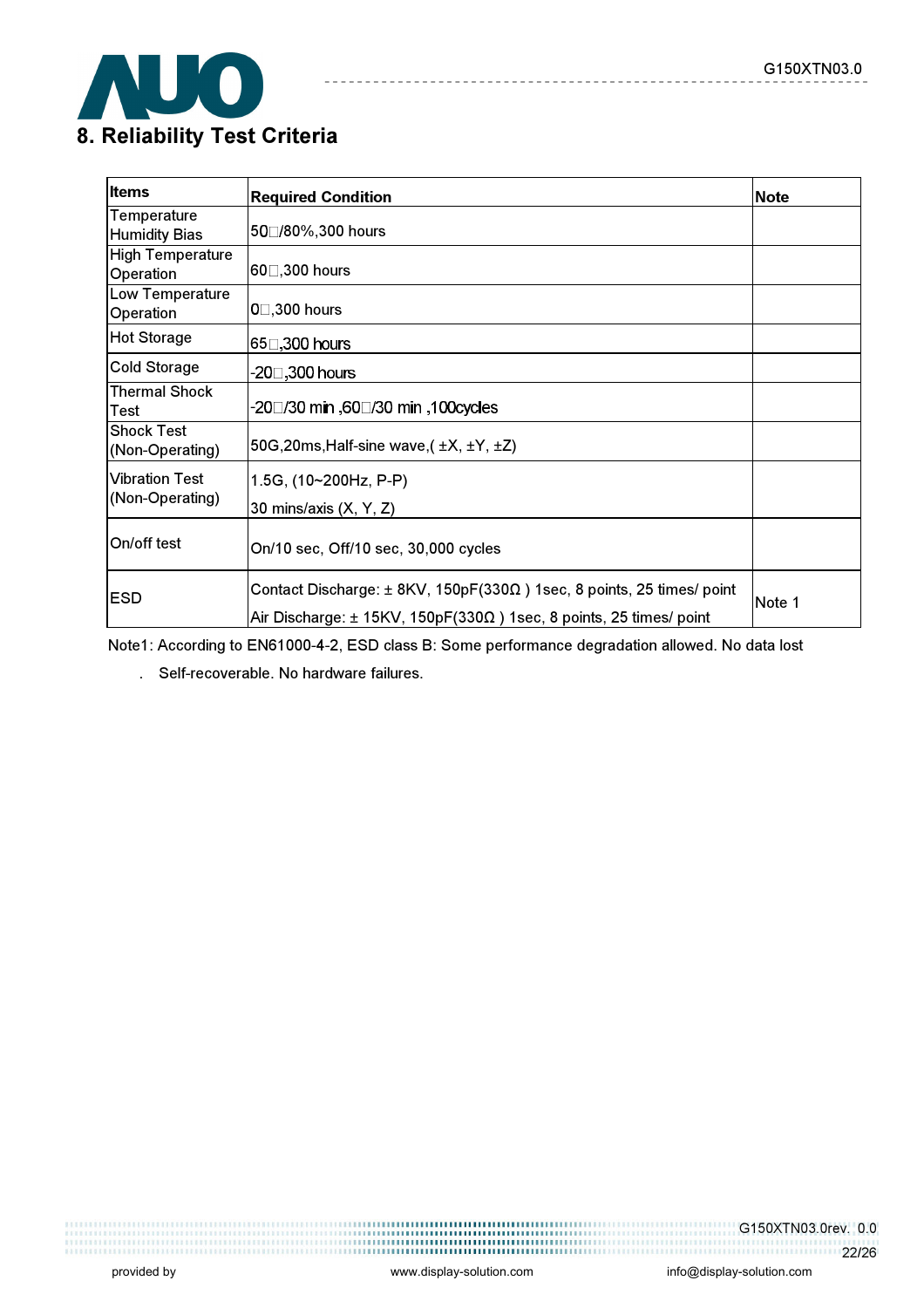

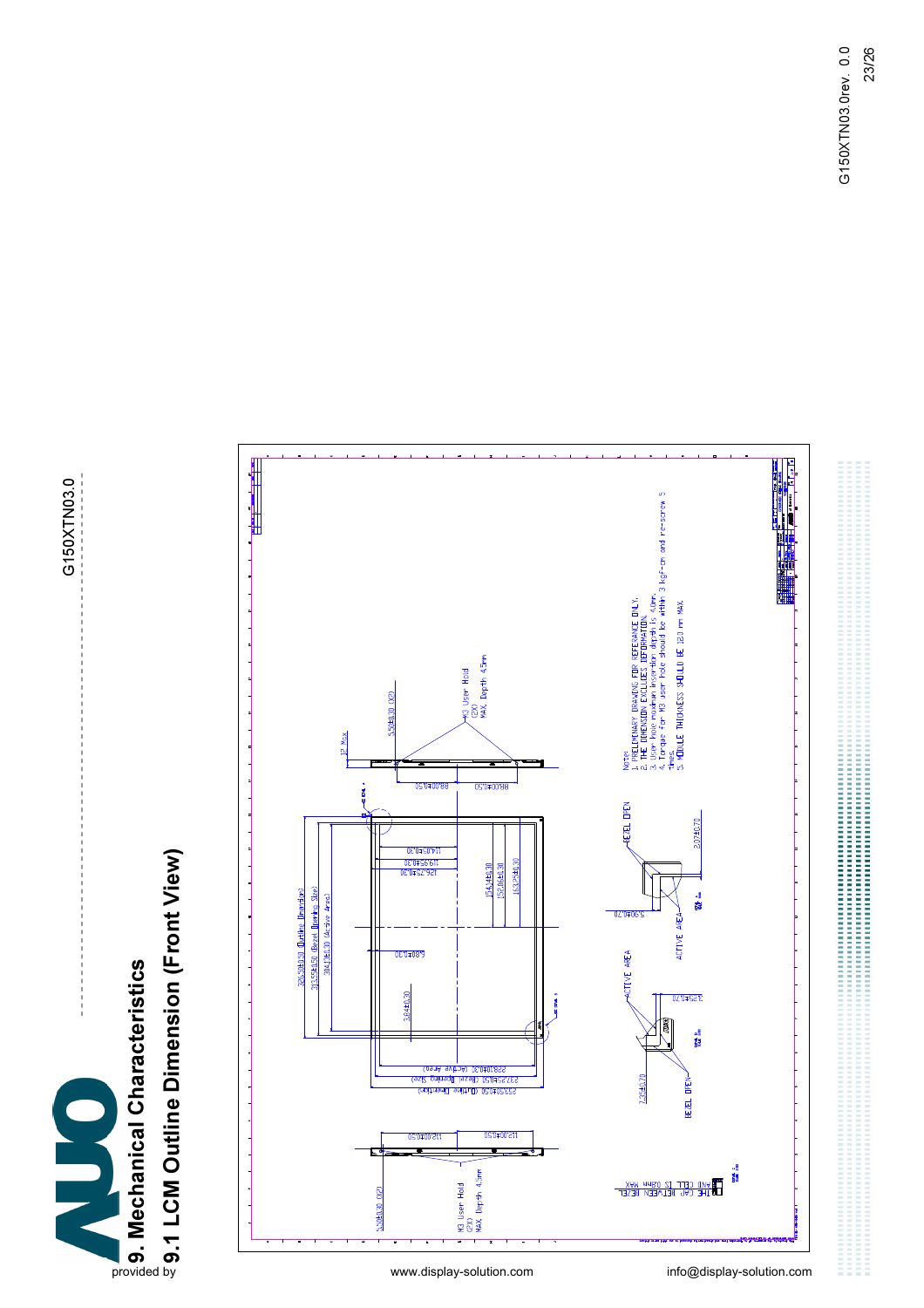G150XTN03.0 G150XTN03.0



9.2 CM Outline Dimension (Rear View)

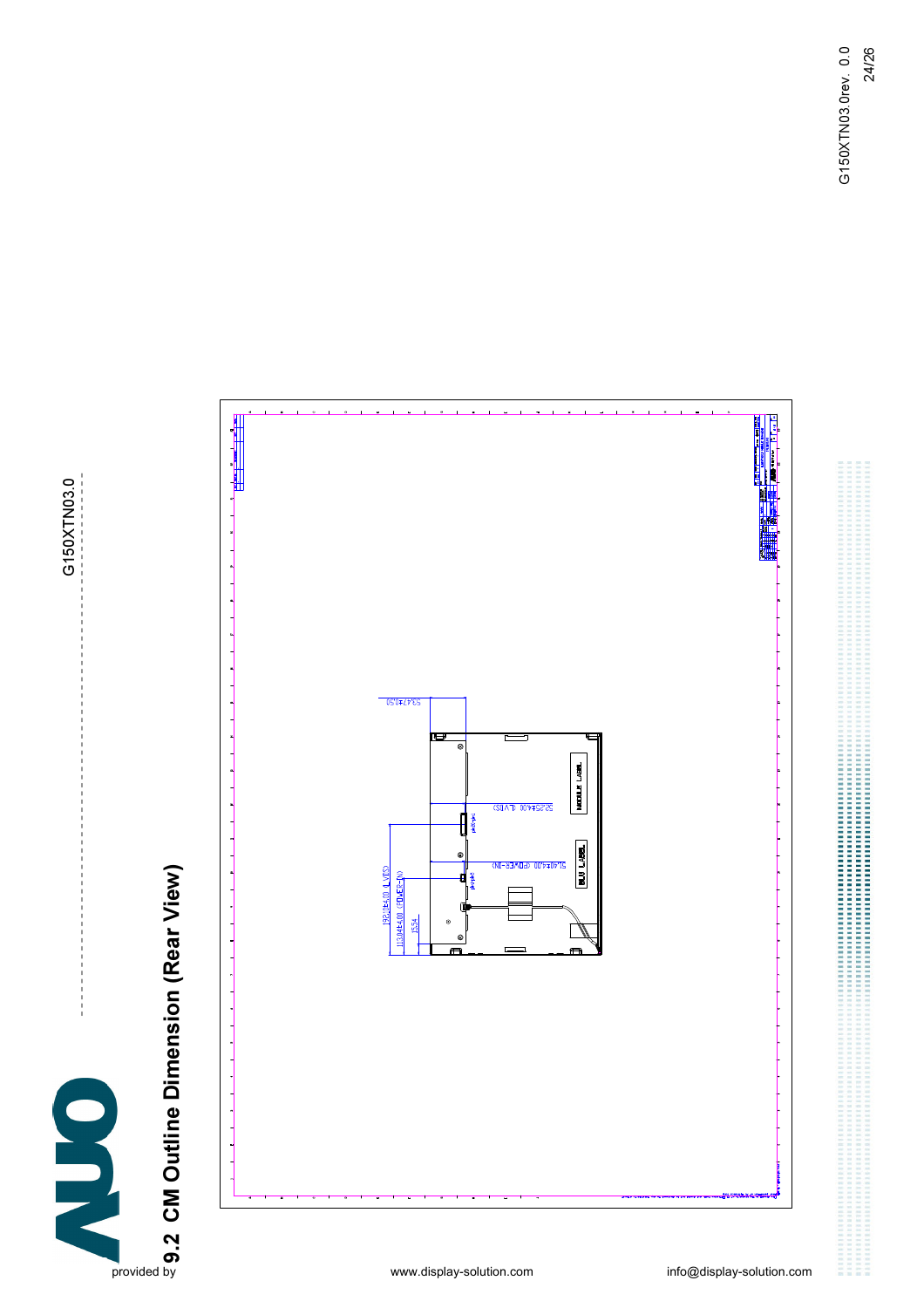

10. Label and Packaging

10.1 Shipping Label (on the rear side of TFT-LCD display)



### 10.2 Carton Package

 Max capacity: 15 TFT-LCD module per carton (15pcs \* 1 layers) Max weight: 20 kg per carton Outside dimension of carton: 375(L)mm\* 430(W)mm\* 360(H)mm



G150XTN03.0rev. 0.0